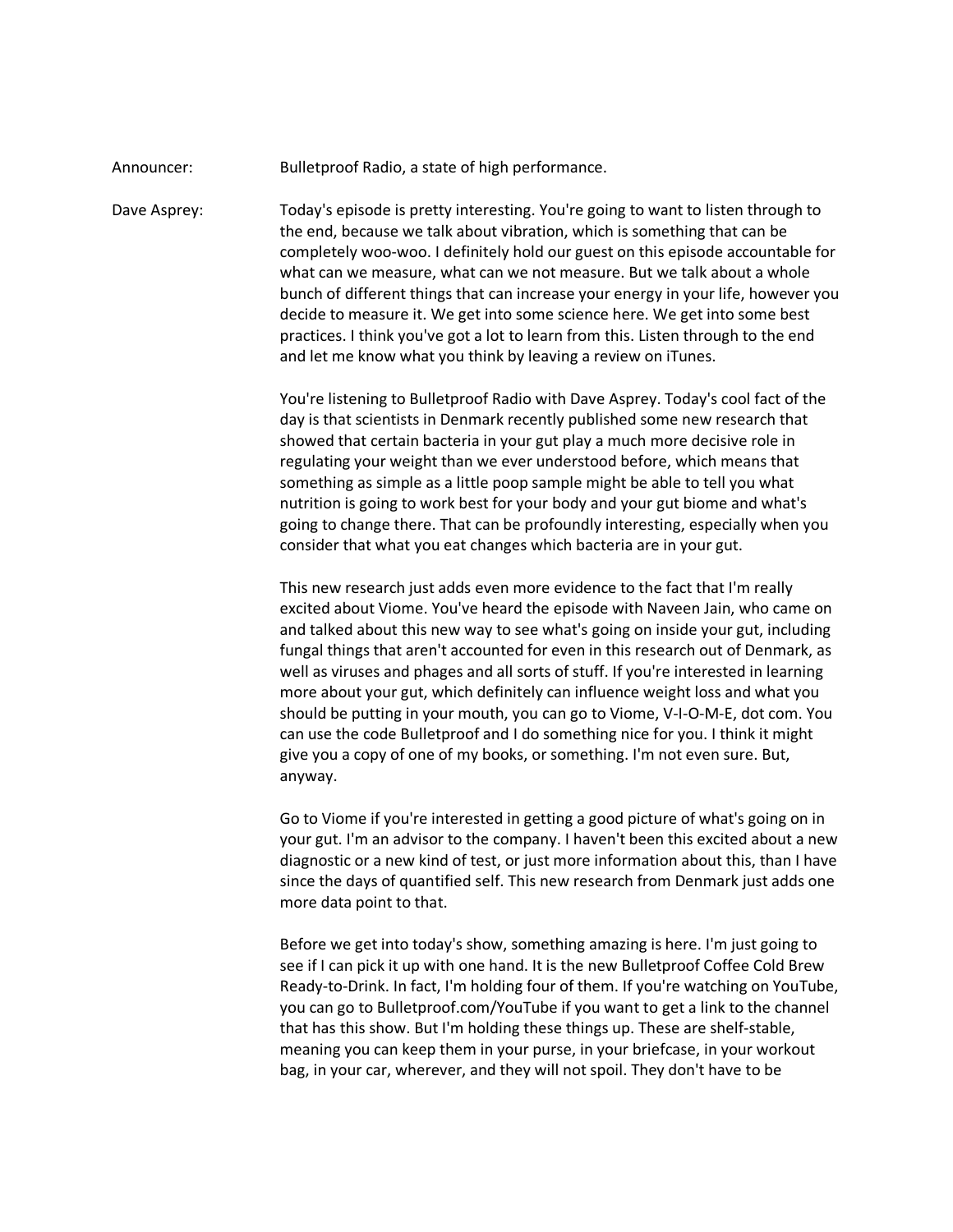refrigerated, but they're good when they're chilled. We've got mocha. We've got original. We've got vanilla. We've got one with collagen.

If you don't have time to make Bulletproof (coffee) and you want to replace a snack with something that's going to leave you full for hours and feeling amazing, these taste really good and they've got only good stuff in them. That's Bulletproof Cold Brew Ready-to-Drink. You can pick them up on Bullet proof.com. We'll ship them to you. I believe there's free shipping right now. Double check on the site for that, depending on where you are in the world. You'll find that these are an amazing cold brew. They of course have the lab-tested beans, Brain Octane Oil, and grass-fed butter. Bulletproof.com for the Bulletproof Cold Brew Ready-to-Drink.

Today's guest on the show is a former psychotherapist, a university professor, a successful author, and creator of the popular site GreenSmoothieGirl.com. She's based in Utah, where she's a competitive tennis player. She just wrote a new book that I enjoyed that's called "Vibe: Unlock the Energetic Frequencies of Limitless Health, Love and Success." She's on the show today to talk about this notion of vibration, so we can see how much science is here, how much "let'sall-sing-kumbaya" is here, because there is real vibration that happens in our bodies. It's always a challenge to tie the scientific vibrations to behavioral vibrations, and what's an emotion or a sensation and what's not. Robyn Openshaw is here today to share her knowledge, and what she learned in her research over the last couple years writing this book. Robyn, welcome to the show.

Robyn Openshaw: Thanks, Dave. It's so nice to be here.

- Dave Asprey: It's always a little bit risky for an author to go out there and write about vibrational frequencies, because you'll see people out there saying, "Look, if you wear my organic corn pendant your vibration's going to change." It can get really mushy really quickly. What led you from the field of nutrition into this idea of vibration? What's the definition of vibration the way you're using it in your book?
- Robyn Openshaw: You know, years ago I tripped on this quote by Einstein that said, "Everything in life is vibration." Later, not much later, I ran into a quote by Nikola Tesla who ... I'm a bit of a Tesla geek. Tesla said, and I believe that the world wasn't ready to hear this at the time, when Einstein and Tesla were discovering these amazing things, and Tesla said, "If you want the secrets of the universe, think in terms of energy, frequency, and vibration." I put that next to the Einstein quote. Then I started looking at quantum physics, and how all of the quantum theory has bled into biology. There are fields that have completely changed as a result of discovering that, for instance, we are electron-exchanging, and right now you have influence over other people. It's really sobering to think about.

Think about how we're actually electron-exchanging across the planet. This has been super well-documented at this point. We can go two woos. We can go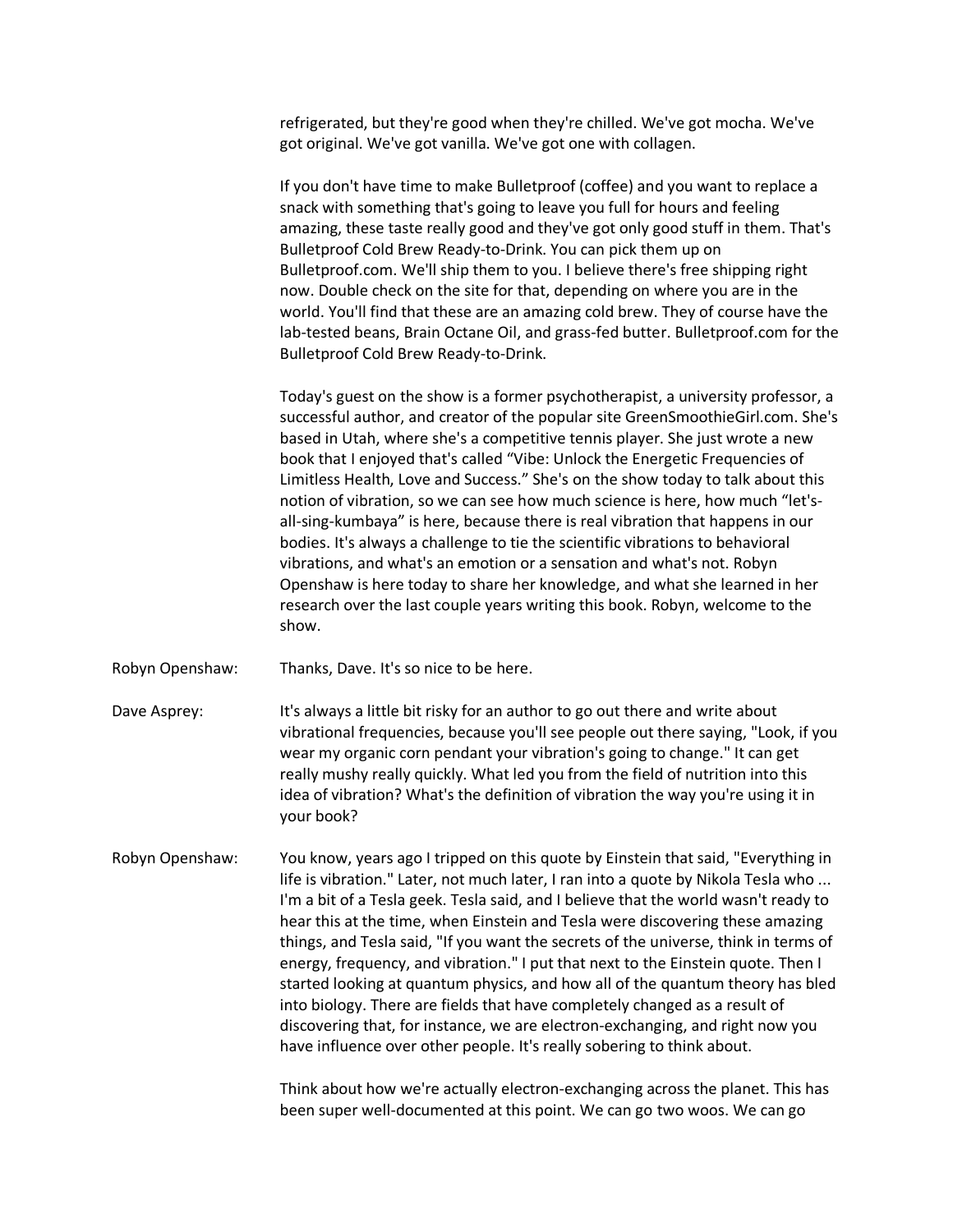woo-woo or we can stay just in the one woo. As committed to science as you are, Dave, I'll just stay in the one woo. We could talk about how ... I actually got that quote from Simon and Schuster when they signed on to publish my book. They said, "Now, keep it to one woo, okay?"

Dave Asprey: That's the risk when you go into quantum physics, is that quantum biology is a real field that is studied in universities, and most people aren't even aware of it. But what's going on inside our mitochondria, the way they're making energy, they're using quantum effects. We finally figured that out. We figured out that mitochondria are semi-conductive and they do have these fields. But even when you say we're exchanging electrons with things across the planet, you kind of tricked my ... we exchange energy, but are we actually really trading electrons with other beings? How are we doing that?

Robyn Openshaw: Yeah. That's a lot of what quantum physics actually discovered literally decades ago, is that ... and this is why we're so interconnected. It's one of the reasons why we've discovered how interconnected we are, is that things aren't as mechanistic as we thought. We know we have this atom and we have electrons and protons and a nucleus, but we didn't know as recently as 30 years ago how big that radius is of those electrons. We didn't understand how we need to discharge dirty energies. I loved your show with Joe Mercola talking about EMF, which is a big research subject and interest of mine. But we're exchanging energies in a lot of ways that we didn't understand when we were only looking at Newton's models.

> If we take a look at how quantum physics and biology have not yet come into the space of nutrition and wellness, and what my book, "Vibe," does is take a look at what we can do that's really practical, and takes a look at foods' energies that has nothing to do with calories. Calories is a construct that was discovered in 1848. It's pretty much outlived its usefulness in so many ways.

> When I tripped on these two concepts, I wanted to know what the secrets of the universe were. When I read, "If you want the secrets of the universe, think in terms of energy, frequency, and vibration," I thought, "Why do I know so little about this?" We actually know more about it than we think. If you take a look at medicine, for instance, a lot of the diagnostics in medicine are using vibrational frequency. The EEG, the ECG, you can measure brainwaves. These are frequencies. I'm just putting some roots in the idea that energies, or understanding that everything is made up of energies - and that Newton's physics weren't wrong, they were just limited - actually has applications in medicine.

> Your friend, Dr. Oz, I know you were just out there filming with him, has said that energy medicine is the next wave in Western medicine, and it's very, very infiltrated there. What I got frustrated with, because I've written all these nutrition books, and I'm always looking for what else don't I know, is that somehow we're still living in Newton's physics when it comes to nutrition. There is a vibrational frequency associated with every single food. I'm actually doing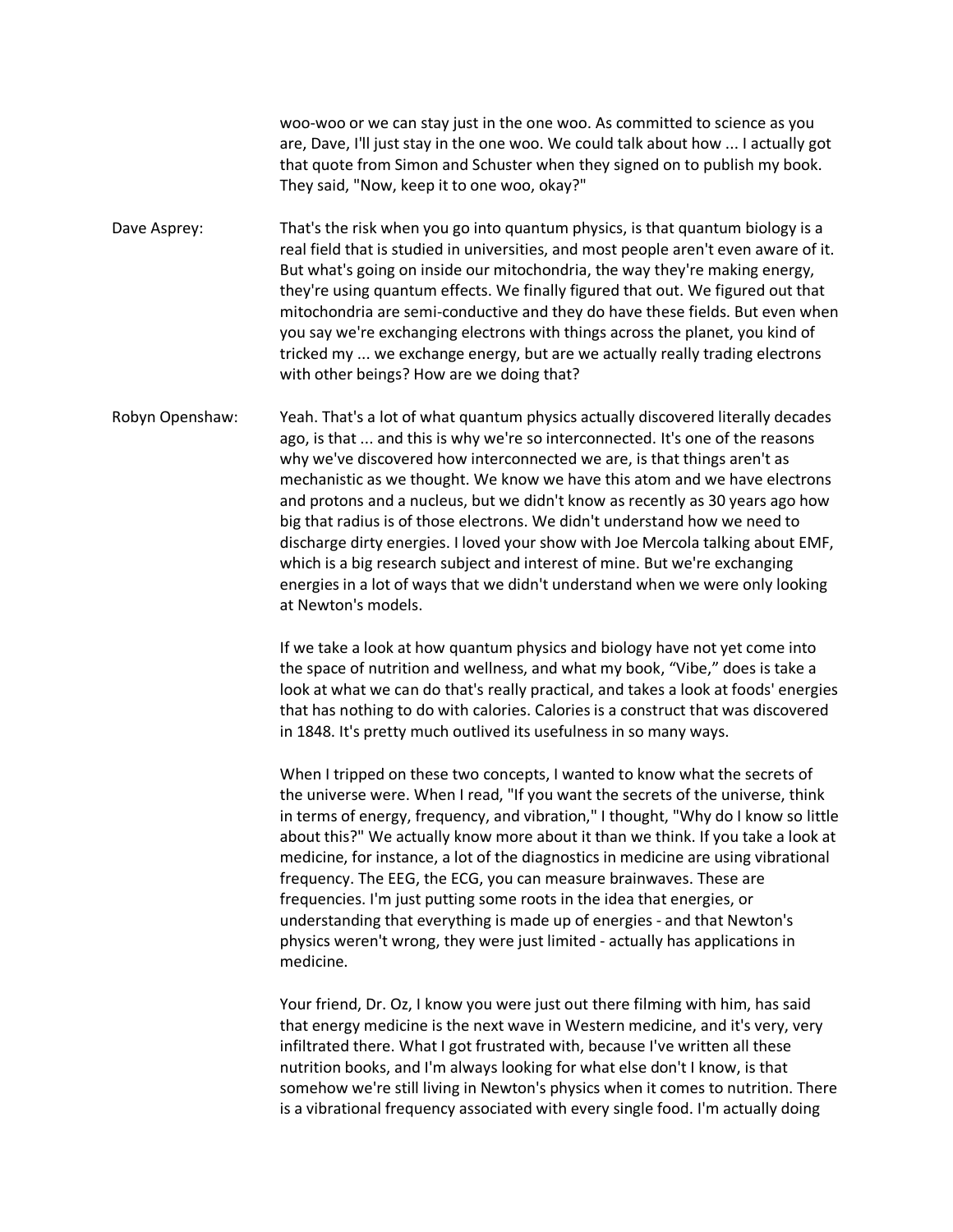some research with a PhD scientist named Beverly Rubik. I can talk to you if you want, about some of the ways that we measure vibrational frequency and what these energies are, and we could talk about some principles of quantum physics that have everything to do with whether we're healthy and whether we're happy, that can guide us in what foods that we eat. They'll be a lot more helpful than counting calories and worrying about grams of proteins, fats, and carbs which is not necessarily serving Americans really well.

Let me tell you really fast about Heart Math Institute. Some things that they do that will give you a sense of how real this woo stuff is, is that you and I could be sitting in a room, Dave, with our backs to each other, so we're not looking at each other and we are not talking to each other. You're hooked up to an EEG and I'm hooked up to an ECG. You are instructed to think loving, kind, grateful thoughts, and that will actually register on my EEG without you saying a word or without us looking at each other. This makes intuition and a lot of these energy gifts that we talk about, that sound really squishy, like you said, quite quantifiable.

There's also some great research by Heart Math, where you are asked to sit and think about something that makes you angry, and they chart your brain waves. And then they have you think about things that you're grateful for, and they chart your brainwaves. What's really interesting is that those frequencies, as they register on paper, look like what they feel like. Which would you rather experience? Would you rather sit in anger or would you rather sit in gratitude and love?

Dave Asprey: It depends. Anger could be a source of energy, right?

Robyn Openshaw: Yeah. It can fuel you to action. We need it sometimes.

Dave Asprey: I was just saying that to try and make you mad, but it didn't work. I've been an advisor to the Heart Math Institute since 2008. I'm on their advisory board. I was just at Burning Man. They had a big installation there, where they would get eight people to sit in chairs. When they were all in this same state, that gratitude state you were talking about, they'd get a really strong feedback tone that would light up an art piece, which was kind of cool. There's definitely very provable science that says we can influence other people. I don't, to your original question, I don't think that we're actually trading electrons with them unless we're touching them, or kissing them, or something. Mucus membranes are good for electron exchange because they're wet.

> But we are definitely exchanging field information with people. The Heart Math people talk about this Taurus-shaped, donut-shaped field around the heart, tipped at eight degrees to the left. Unquestionably, especially someone who's trained, like a meditator or just someone who's in touch with that stuff, can walk into a room and change the room. But likewise, someone who has a powerful field around their heart, but one that's chaotic because they're full of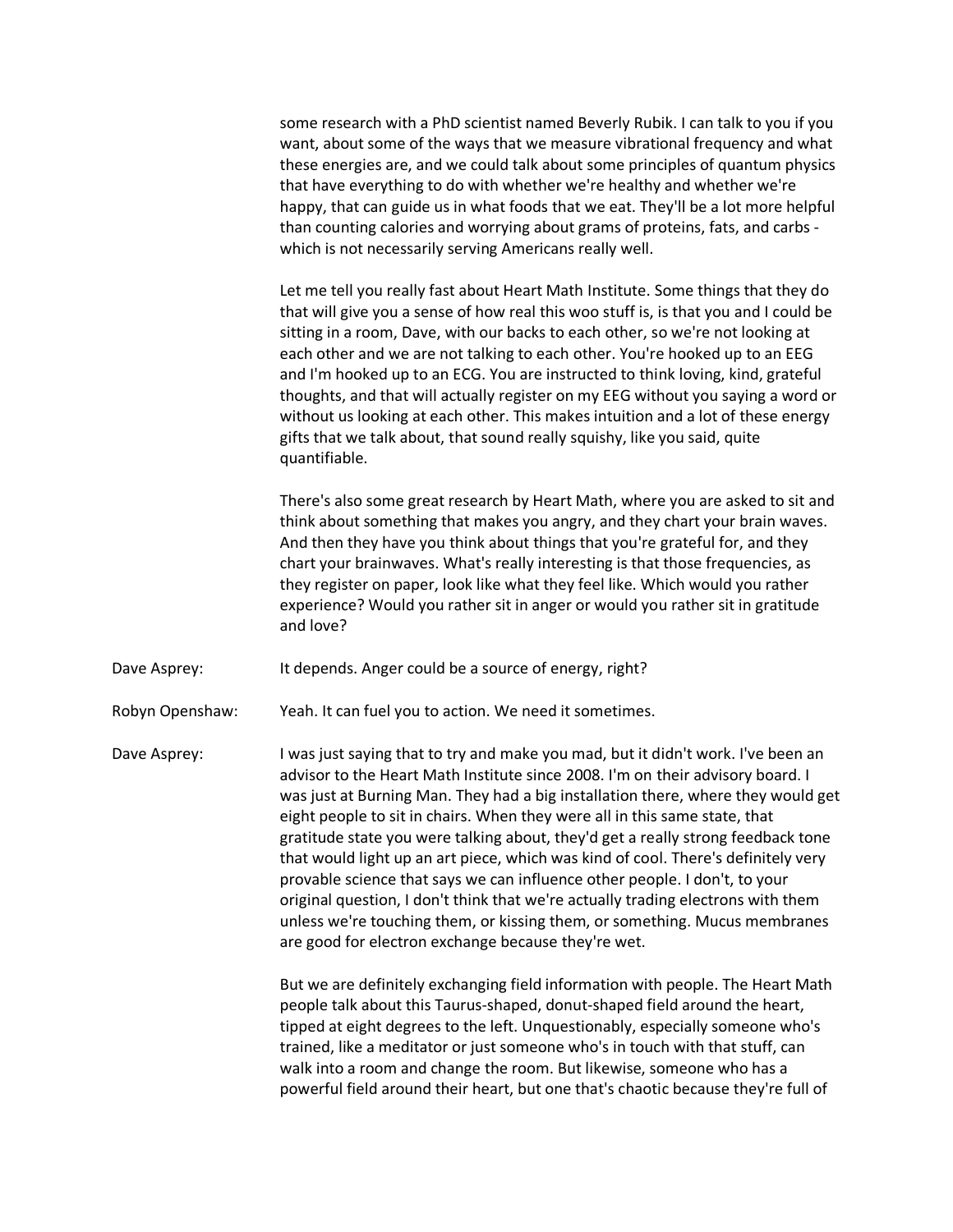old trauma or just they're pissed off, they can walk into a room and change the energy in the room for the negative.

That's one of the reasons that I just fundamentally believe that it's not okay to sit in a boardroom, or a PTA meeting, or at dinner with your family, and act one way and feel another way, because your internal state is projected and received by other things in the world around you. Whether or not you're smiling and saying the right things, people know that you're pissed off. We know it viscerally and deep down. That is a form of electromagnetic ... that's actually more magnetic vibration. There's definitely science, like you were talking about in your book, around that, around that very specifically.

Talk a little bit more about the quantum biology aspect of vibration. How would you measure vibration, say, of a food? Are you eating a food and seeing what it does on an EEG, or what it does to your heart rate variability? How do you know that a food's vibrating? Because when I eat them they're usually not, unless it's Jell-O.

Robyn Openshaw: There are energy fields in and around us. Like you were referring to, we have an energy field. It goes further than we thought. But you're talking about this energy field that's about eight feet around us, is our electromagnetic field.

> But, there is a guy. He is deceased now. I'm going to take measuring electromagnetics further than he did. But his name's Bruce Tainio. He's out of University of Washington. The reason I talk about his research is that he measured a lot of common things, and because he measured it in hertz. Our electrical energies ... we are electrical beings. That's why when we go out in the sun, we feel amazing. We need to charge. We need to discharge and ground, and we feel better when we do, especially in this crazy world, where we're just surrounded by all these electronics like you talked about with Dr. Mercola.

> But he measured things in electrical energy of hertz. We recognize that as a unit of measure. Bear with me. I'm going to share a couple of statistics from Tainio's research, where he measured in hertz, which we're familiar with if we had some basic high school science classes. Before I tell you this, if you're listening to this interview and you remember one thing, maybe a couple of things, this would be one of the ones to remember. This is a principle of quantum physics that's really simple and you can understand, and here it is: the substance of a higher frequency can cause a substance of a lower frequency to increase.

> This is really powerful if we think about the fact that you, with your show ... and you've had something like 40-something-million downloads, you're impacting people's energies one direction or the other. Whether you're helping them into high vibrations or lower, you're absolutely impacting their energies, whether it's electron exchange, or if it's other forms of changing people's frequencies.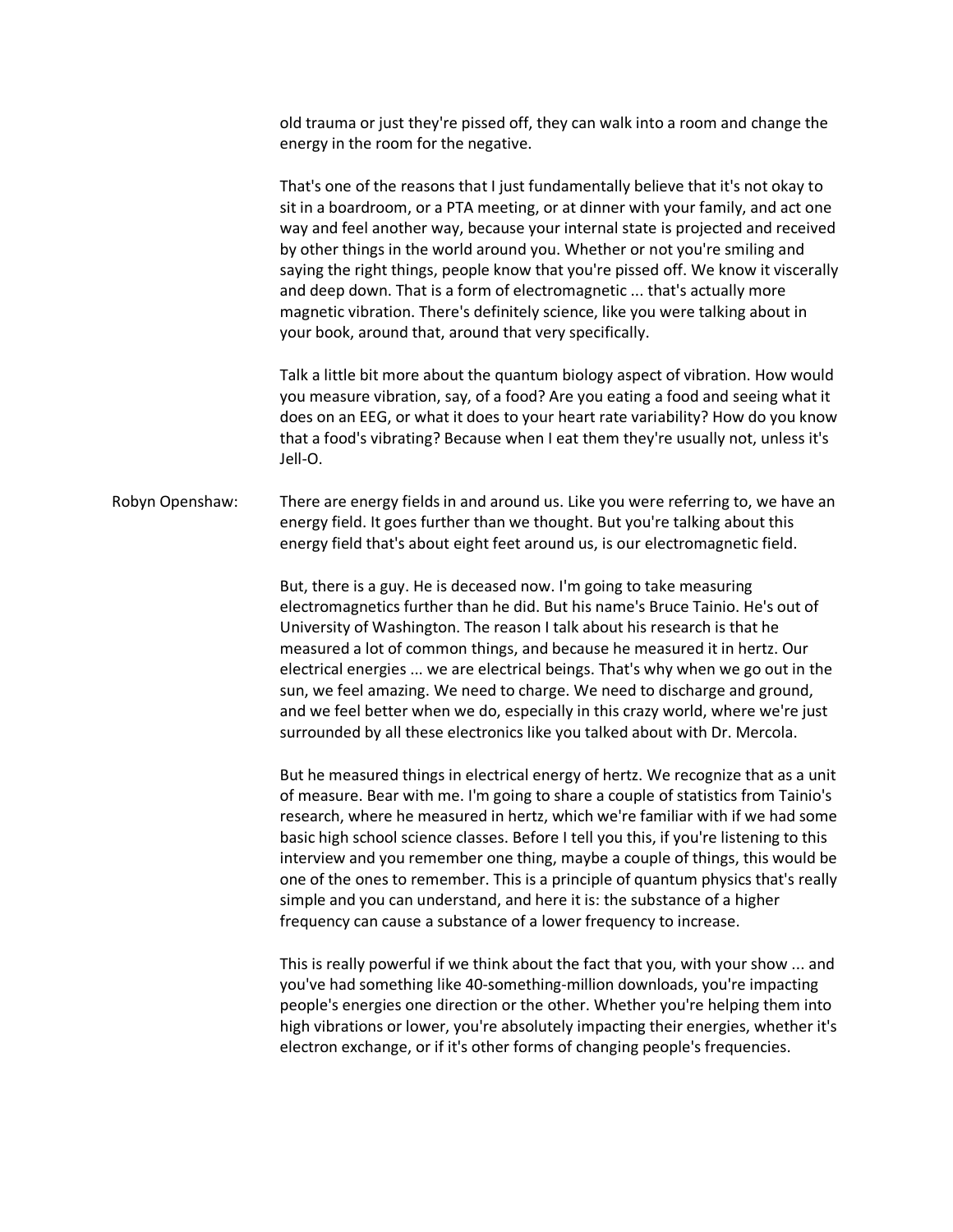You know, if you take that principle of quantum physics, I'm going to say it again, a substance of a higher frequency can cause a substance of a lower frequency to increase, and then let's take a look at some ...

Dave Asprey: Isn't the opposite also true?

Robyn Openshaw: Yes. The corollary.

Dave Asprey: You take hot water and put it with cold water, the cold water gets warmer, the hot water gets colder. It's sort of like moving to the average.

Robyn Openshaw: Yes. The opposite, the corollary, is absolutely true too... is a substance of a lower frequency can cause a substance of a higher frequency to decrease. I'm going to talk about food for a minute. But just so we don't fail to bring this up, you mentioned how people have incongruent energies. What's coming out of their mouth is different than how they actually feel and think. We know it. We know it. Especially if you ... We have a quiz to tell you if you're an intuitive, an empath, a highly-sensitive person, an energy healer. We know it. We sense it. Our intuition tells us, this person is not connecting with us. You've probably walked into a room before. I know you to be an empath. I have seen you sense energies before. 

> We've all been, if we have developed our energy sensations, we've walked into a room, and there's two people in the room and they're not looking at each other or talking to each other, but we know that something really intense just happened between them. You can feel it. You can sense it. It's almost like there's a charge there. They might have just had a big fight. They might have just had sex. Those are two of the highest energy exchange forms that we have. But you may also ...

Dave Asprey: Is that why make up sex is so good?

Robyn Openshaw: Yes. It's part of it. You're resolving energies. You're joking, but I'm serious. I'm serious. It's shifting energies the other direction. We've probably also been at a conference or some networking or work event, where we meet someone and we can't get away from them fast enough. We almost rock back on our heels when we meet them. It's not that they're bad people. It's that there's a dissonant frequency there. Notes on the piano are sound frequencies, and if you play the black and white note that are right next to each other, we don't like that. No composer ends a piece on dissonant frequencies.

> You've had the opposite experience, too, where you meet someone at an event of some kind, and maybe you've only interacted with them for 30 seconds, or maybe you haven't even interacted with them, and it's almost like they're pulling you across the room. You are seeking them out. You spend a minute with them, and you're figuring out when you can spend time with them again. Those are resonant frequencies. Those are just sympatico frequencies. Let's talk about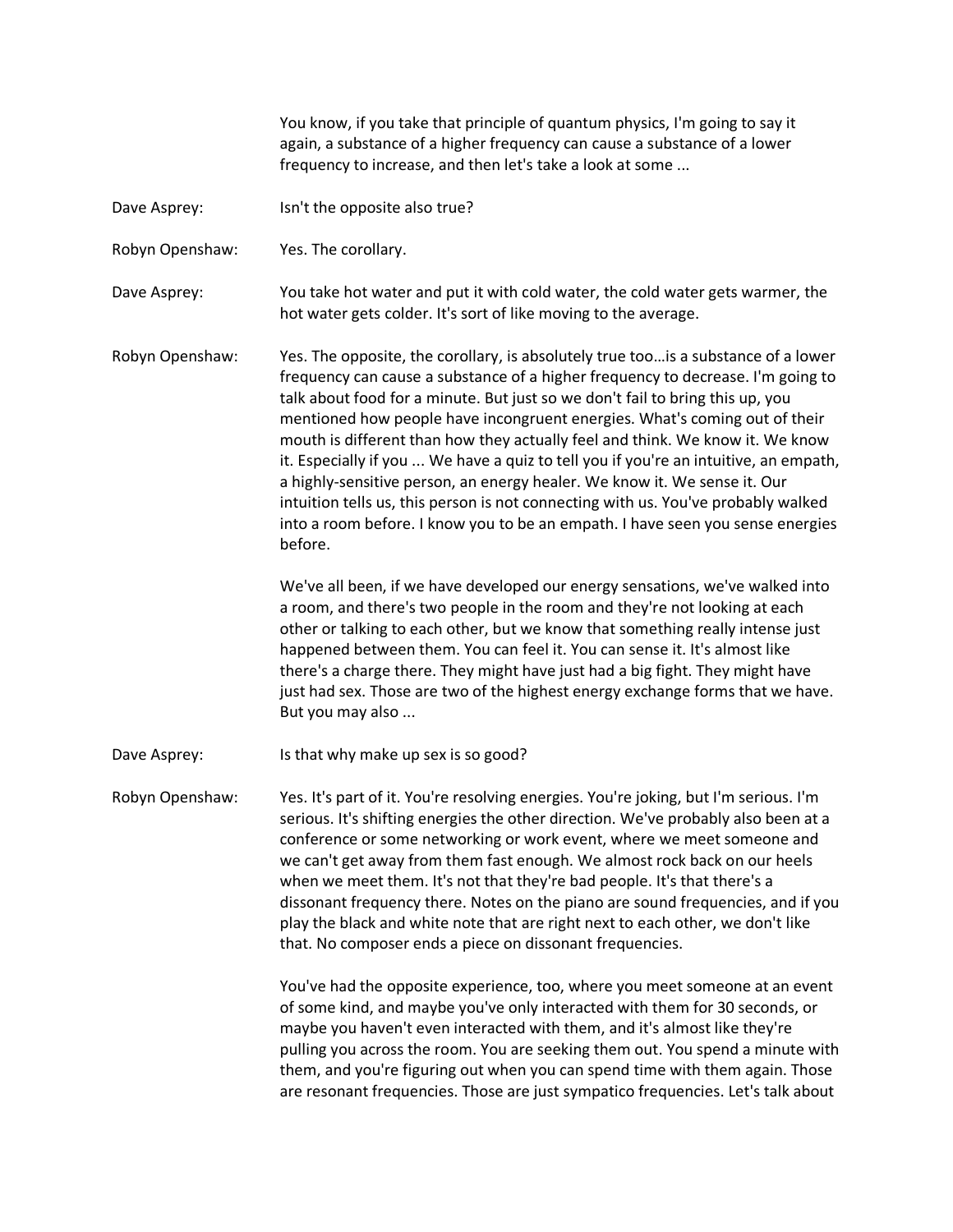|                 | food with regard to that very specific principle, which is a substance of a higher<br>frequency can cause a substance of a lower frequency to increase                                                                                                                                                                                                                                                                                                                                                                                                                                                                                                                                                                                                    |
|-----------------|-----------------------------------------------------------------------------------------------------------------------------------------------------------------------------------------------------------------------------------------------------------------------------------------------------------------------------------------------------------------------------------------------------------------------------------------------------------------------------------------------------------------------------------------------------------------------------------------------------------------------------------------------------------------------------------------------------------------------------------------------------------|
| Dave Asprey:    | I totally get that point, but how do you measure frequency of a food?                                                                                                                                                                                                                                                                                                                                                                                                                                                                                                                                                                                                                                                                                     |
| Robyn Openshaw: | Before I tell you a few measurements in hertz, including what healthy people<br>are, I want you to know that I have just commissioned a study with Dr. Beverly<br>Rubik, and we're going to be measuring people before and after they eat<br>specific foods. Maybe we should get some Bulletproof Coffee for that, and also<br>the foods themselves, with two different ways. One is with biophotonic<br>emissions. You're actually measuring the weak light that emanates from living<br>things, actually dead things too. If you take a tiny piece of chicken breast and<br>put it under a high-power microscope, you don't see nothing. You don't see no<br>movement. It is in motion or otherwise it wouldn't decompose and become<br>something else. |
|                 | We're going to measure with biophotonic emissions. The reason I want to do<br>that, rather than just measure everything in hertz, which there's actually data<br>already out there about that                                                                                                                                                                                                                                                                                                                                                                                                                                                                                                                                                             |
| Dave Asprey:    | But hertz                                                                                                                                                                                                                                                                                                                                                                                                                                                                                                                                                                                                                                                                                                                                                 |
| Robyn Openshaw: | Is that it makes pretty pictures and you can see it.                                                                                                                                                                                                                                                                                                                                                                                                                                                                                                                                                                                                                                                                                                      |
| Dave Asprey:    | But hertz is basically number of times per second something happens. You can<br>jump up and down three times a second, that's three hertz, which is different<br>than a three-hertz sound wave. They're different things. It's just number of<br>times per second. But what is it that's happening at X number of hertz times per<br>second?                                                                                                                                                                                                                                                                                                                                                                                                              |
| Robyn Openshaw: | This is just one way to look at some of our energies, because we have electrical<br>energies, we have magnetic energies, we have electromagnetic energies. We<br>have energies that nobody has actually quantified yet, but we can measure the<br>effects of those energies, but there's no names for it. It's an energetic world,<br>and there's so much we don't know. But Beverly Rubik also has this really<br>expensive Russian technology that uses gas chromatography. I want to do some<br>research with that because, again, it becomes really visual. Those are some of<br>the ways that you can measure energies, but I want to go back to hertz.                                                                                              |
| Dave Asprey:    | Let's touch briefly on the biophotonic stuff, because I think a lot of people<br>listening probably don't know what a biophoton is. It's ridiculously cool that if<br>you go back like 25, 30 years ago there's something called Kirlian photography,<br>which people said, "Oh, that's a bunch of BS." Someone put their hand or a leaf<br>on film for a long period of time and then you see a ghost image. They kind of<br>said, "Oh that's all BS." Now, though, with new CCD cameras, the kind of<br>cameras that we're actually using to record this, for instance, we actually have<br>proven beyond the shadow of a doubt, published in biomedical journals of                                                                                    |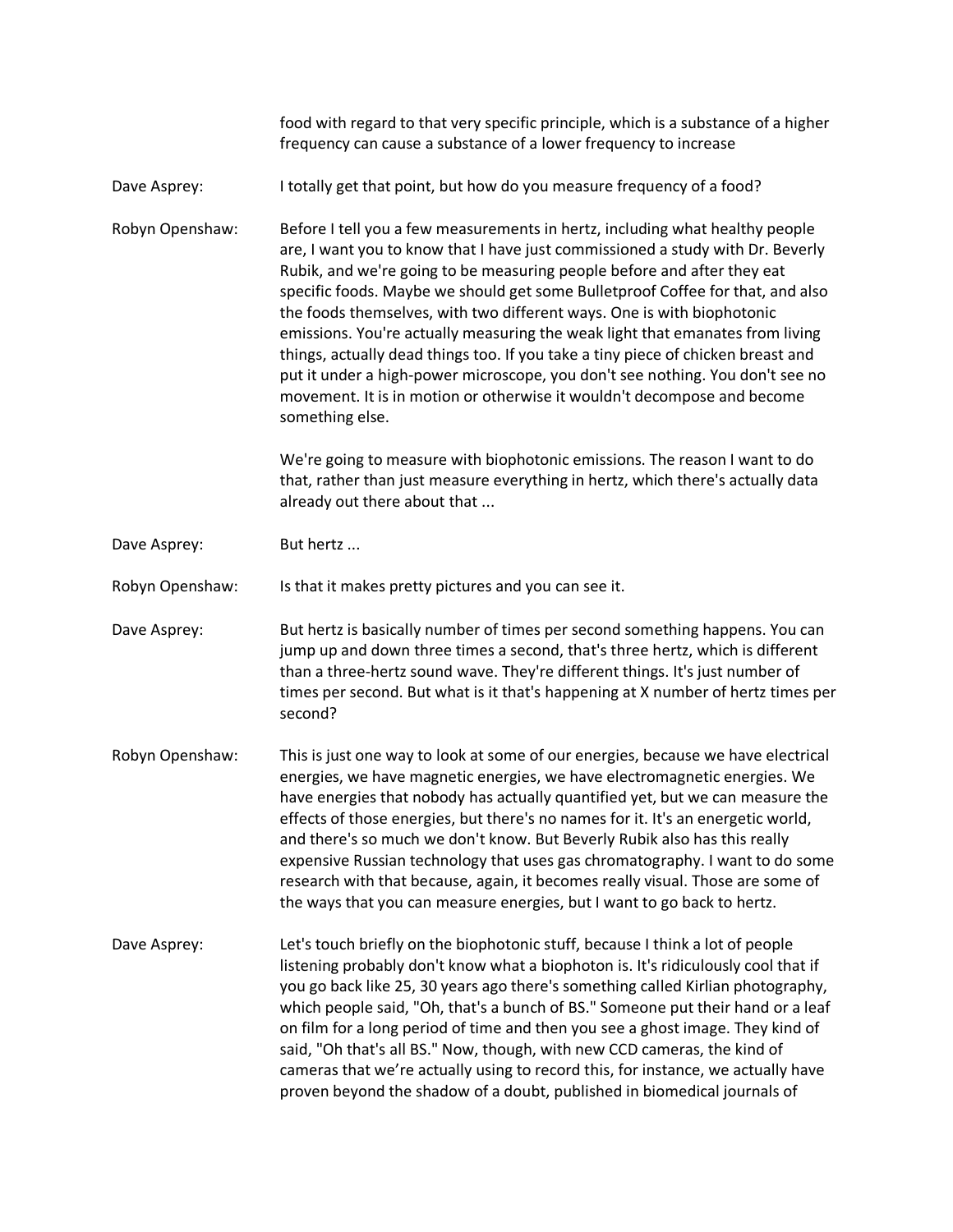|                 | substantial repute, that your body and leaves and all sorts of things actually do<br>put out photons.                                                                                                                                                                                                                                                                                                                                                                                                                                                                                                                         |
|-----------------|-------------------------------------------------------------------------------------------------------------------------------------------------------------------------------------------------------------------------------------------------------------------------------------------------------------------------------------------------------------------------------------------------------------------------------------------------------------------------------------------------------------------------------------------------------------------------------------------------------------------------------|
|                 | This was a big shock. We know even DNA actually makes photons. Photons are<br>individual particles of light. We know that your mitochondria make a lot more of<br>this, and the bacteria in your gut make about 5,000 times more of what's<br>essentially bioluminescence, these little glowing things. But it happens so<br>infrequently and at such small doses that you don't see it, unless you have very<br>advanced technology for it. There's good science that says you can measure<br>that. In fact, you can even predict things like cancer by looking at biophoton<br>emissions. Who would have ever thought that? |
|                 | If that sounds like that's three levels of woo, actually no. That's established<br>medical science, it's just stuff you haven't heard of. You don't believe me, go to<br>PubMed. That stuff is legit. But let's get back to hertz, because I still want to<br>know what are we measuring with hertz?                                                                                                                                                                                                                                                                                                                          |
| Robyn Openshaw: | Tainio took a lot of different healthy people who didn't have any known disease<br>states, and he measured them all between 62-68 hertz of energy. If you write<br>another thing down or remember another thing that I tell you, remember that,<br>is that a healthy human being ranged between 62 and 68 hertz of energy.                                                                                                                                                                                                                                                                                                    |
| Dave Asprey:    | Was that brain waves, or was that a magnetic pulsation? Was that the sound of<br>their voice? I'm still stuck on what is our hertz?                                                                                                                                                                                                                                                                                                                                                                                                                                                                                           |
| Robyn Openshaw: | You could actually measure specific organs, as well. He measured genius human<br>brains in the mid-80 hertz. I'm sure that you would have brain energy of 85<br>hertz.                                                                                                                                                                                                                                                                                                                                                                                                                                                        |
| Dave Asprey:    | That would be a high gamma state. Gamma is usually around 60. I'm still, I guess<br>I'm wondering, is that the same hertz that we use with lettuce?                                                                                                                                                                                                                                                                                                                                                                                                                                                                           |
| Robyn Openshaw: | Tainio's dead now. If he were alive, I would have lots of questions for him about<br>his research. There's so little. There's really so little done, but it's really well-<br>documented that you can measure energies. I wish we had a FitBit. I want to<br>eventually have a FitBit, so that we can all know what happens to our energies<br>when we eat this, when we think this, when we don't metabolize a negative<br>emotion, like fear or anger.                                                                                                                                                                      |
| Dave Asprey:    | That I would agree. There's many different ways to measure energy. The people<br>who do this best originally were out of Ayurveda and Tibetan medicine and<br>Chinese medicine, or even some of the shamanic practices. They put their<br>fingers on your pulse, and some of the qi gong practices. These are people who<br>use their body and their developed nervous system to feel what's going on with<br>someone else. Now we can measure those fields with a variety of equipment.<br>You can do magnetic. You can do electrical.                                                                                       |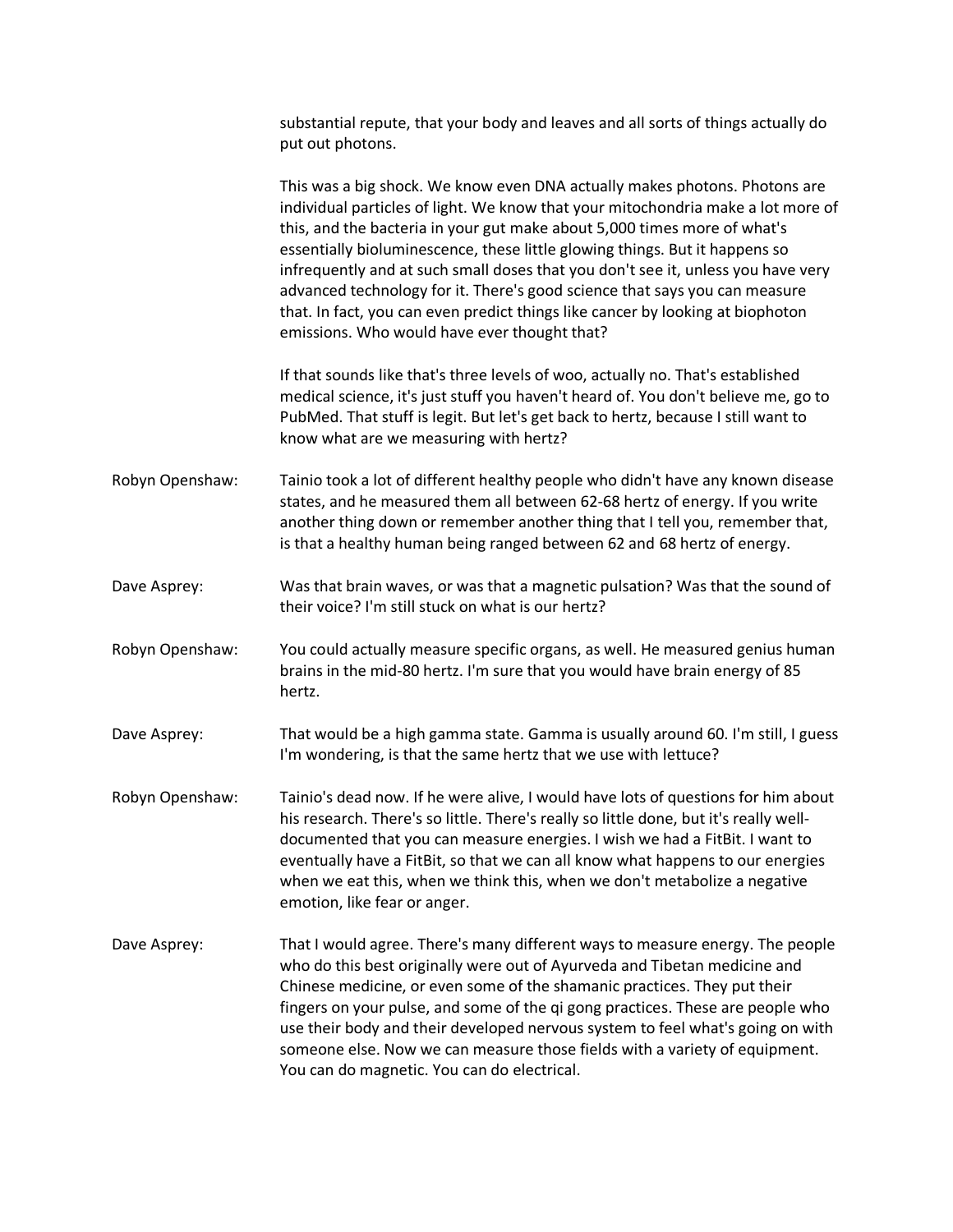One of the things that stands out in my memory, almost 20 years ago I went to this coffee shop in Mountain View, California, called Red Rock Coffee, that I used to frequent when I lived down there. I met with the guy who holds the first patent on 80211B, which is basically the first Wi-Fi on the planet. This guy already back then was the grizzled engineer sort of look. He said, "Dave." This was maybe, I don't know, five, 10 years after the stuff was released, so he had become wealthy. He said "Dave, I've been using the million-dollar test equipment we use to monitor Wi-Fi networks and I turned it around on my body." He turns his laptop around and he goes, "Look at all this data that's coming off my body. I think we can use this to diagnose disease. Look at these." It was actually a map of the chakras he had mapped using gear for Wi-Fi.

This stuff is real. There's an \$800 book from the former president of the Karolinska Institute in Stockholm, which is one of the top-10 medical schools out there, was published in 1983, that basically said everything in the body is electrical, which means therefore you can measure the frequency of electricity in a variety of ways. Basically, after he published this book with extreme detail, it was a full-on medical textbook. I had a hard time with parts of it, because it just went so far into cellular biology, especially when I read this stuff a few years ago. I was like, "Wow."

He actually lost his position at the Karolinska Institute for saying this. He wrote the book at the end of his career because he knew it would happen. He goes, "Hey, I've been doing this for a long time. Here's what's going on." When he lost his position he was like, "I was going to retire anyway." He's like, "Here you go. Now it's out there." I just want people listening to understand, there's a lot going on that we've known in small pockets for thousands of years, or for decades, or especially in the last 10 years. I think you've pulled a lot of it together in your book, which is kind of cool, but also just making it actionable, because knowing this is happening versus knowing what to do with it ...

Everyone listening knows today I have a lot more energy than I had before. How you measure that energy, there's dozens of ways. But the Russians and the former East Germans, and not just Germany in general, have been the leaders in a lot of these weird things where you bring it to us like, "What?" You hold copper coils? But they're getting a signal. There is a signal there. The question is, what do we do with it?

I want to know, in your work, about looking at all these different frequencies and just ways to measure and improve energy in the body. I want more energy. What  $d$ o I $d$ o?

Robyn Openshaw: There are so many things. As a former therapist, I feel like, just like nutrition is missing studies of quantum theory. So has therapy, so has psychotherapy, so has psychology and psychiatry. How we are dealing with our negative emotions is part of it. We could talk about that. We could talk about foods. Let me tell you, 62-68 hertz was a healthy human being. Tainio measured people with a massive candida overgrowth, where there's just a ton of yeast in the body that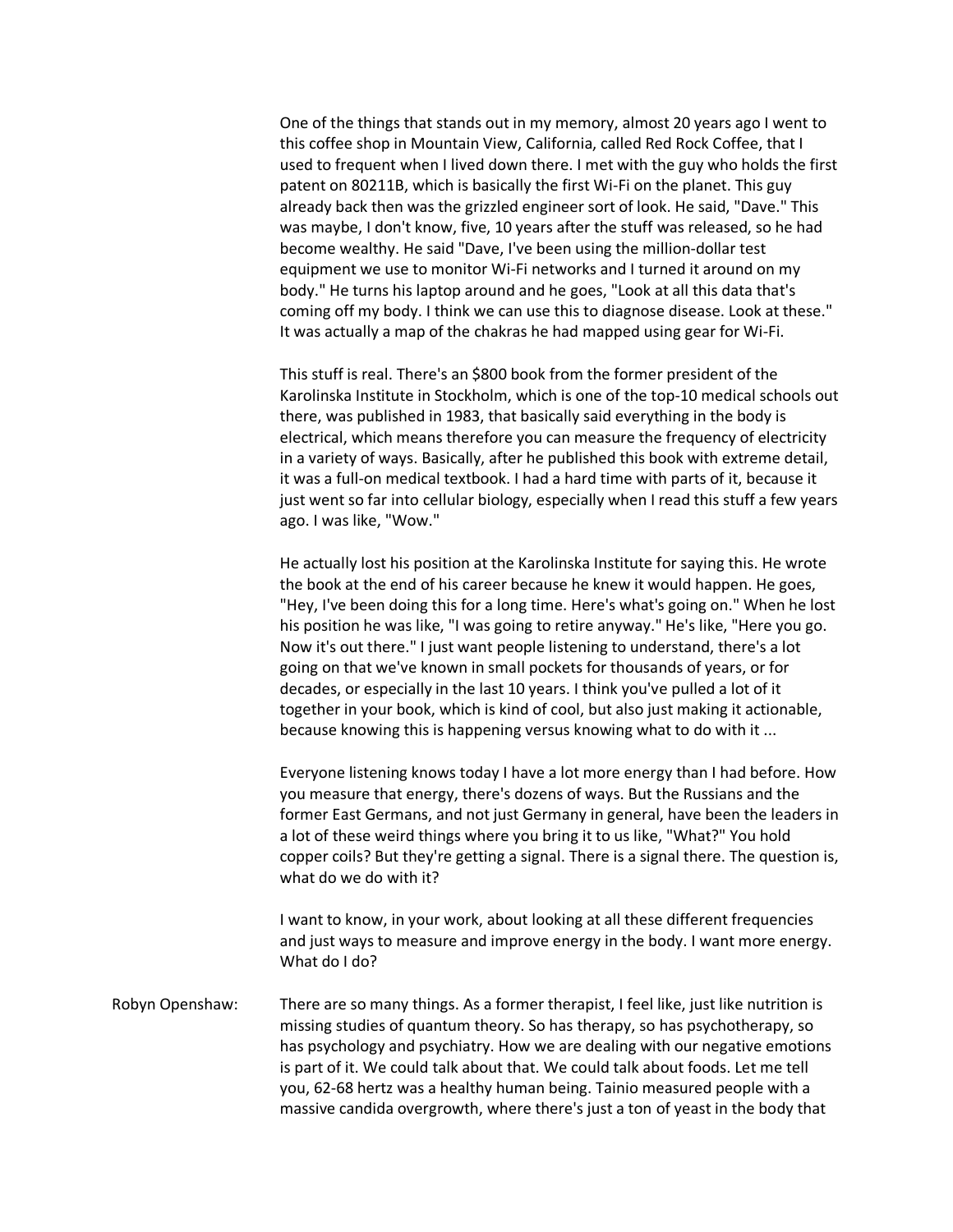is getting a lot of the attention of the energy systems, would be in the low 50s. That's how much lower a human being can go.

- Dave Asprey: Sorry to interrupt there, Robyn. I'm guessing that what he was doing there is he was looking at the micro current across the skin. This is probably a galvanic skin response? Like copper coil sorts of things. Because that would make sense, then.
- Robyn Openshaw: Yeah. He called it the BT3 scanning system. It was definitely looking at the whole organism's energies. That's probably some kind of aggregate of all of our energies, because he could tell you ... he could also ascertain the level of energy of your liver. You can imagine how, if you build your liver out of higher-vibration materials, since the liver serves you in over 500 different ways, what would that do for how you look and how you feel? He measured people with Epstein Barr in the 50s, 50s hertz. Remember, a healthy human is 62-68. He measured endstage, very-near-death cancer patients at 25 hertz. Clearly there's some kind of correlation there between specific high-frequency states and health, and the opposite of that is the sicker we get the lower we get.

He discovered that plant foods, and I'm not here to ... You know I don't really like to talk about vegetarian, vegan, or any of the -isms or diets. But he discovered that plants raise our vibration, because they are of higher vibrational frequencies, many of them, than a human being is. Processed foods, this won't surprise you, are extremely low-frequency foods.

Then there's the fact that we can measure what happens to a person when, like I said, they are in the high-vibration emotions. That sounds like what all the woo-woo people talk about. It sounds like ... People talk about high vibes, and we roll our eyes, and we think that they're just channeling the Beach Boys, or they don't know what they're talking about. It's just like this kind of cool, newagey talk. But it's actually real. We can't measure a thought and we can't measure a feeling, because it only exists if we're feeling it. But when gratitude is the highest-measured frequency in terms of what happens to you when you are sitting in gratitude, thinking about your kids, thinking about your partner, thinking about people you love, thinking about the things in your life you're grateful for. Nothing touches it.

I think that's really exciting, because we can choose that. We can choose to spend 10 seconds in gratitude. That's an actionable. That's something that we take people through in the book. There's a quiz to identify all of the highvibration states, how much are you actually experiencing those in your daily life. Here are the low vibration states: feeling frustrated and stuck, angry, anxiety, rage, anger, rage. We know this innately. We know these are low-vibration emotions. 

Then I take people through a 90-second process where, instead of getting stuck in anger, frustration, resentments, lack of forgiveness. You, at 40 years of Zen, I'm going to be there at 40 years of Zen in December. Super excited about that.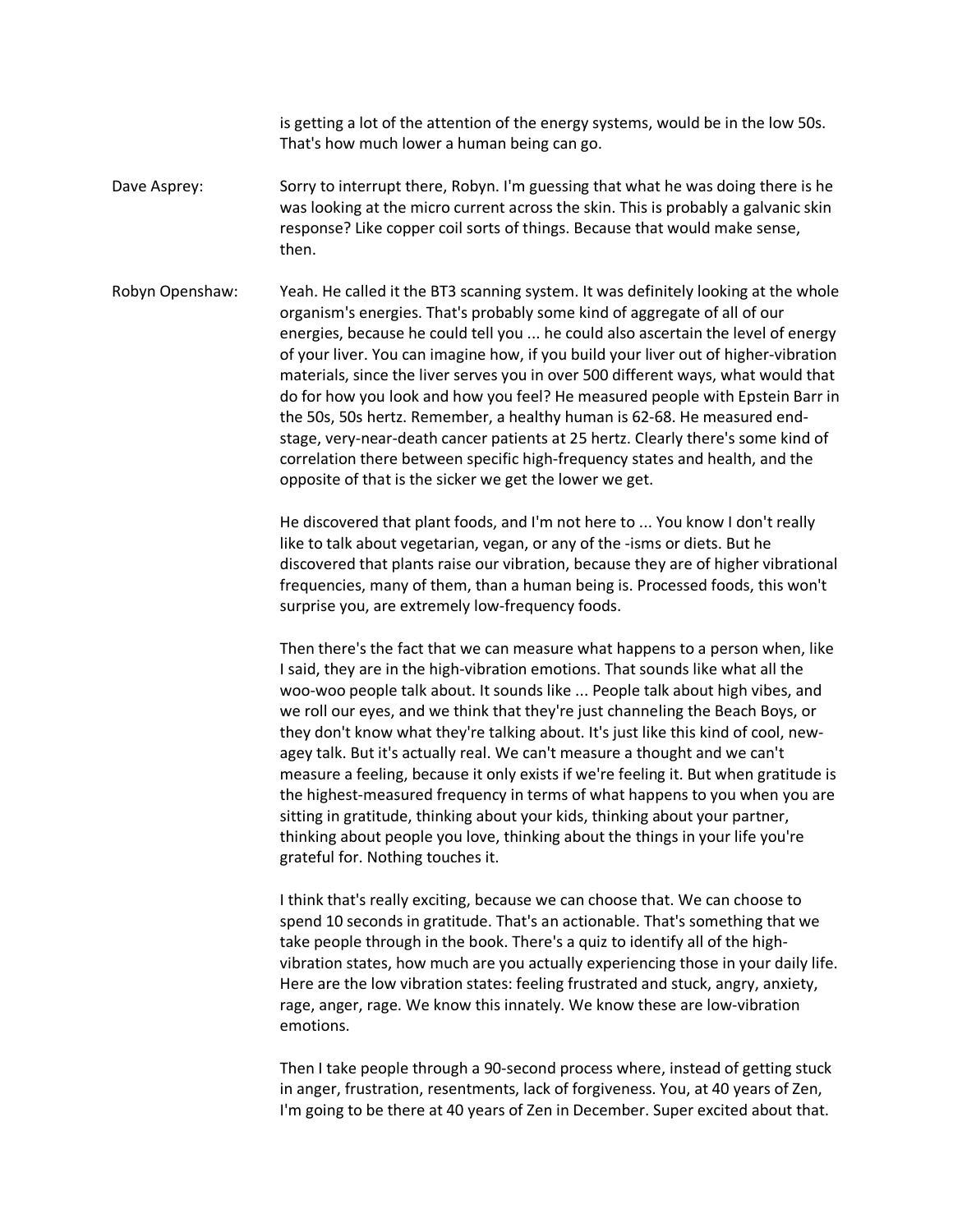The lack of forgiveness is about as low-vibration as you can get. That's an energy that people tend to get stuck.

It's really exciting to think that we can alter our energies. Those are some of the things that we work on, is those emotional energies, and staying in the higher ones more often. We should be outside in contact with earth every day. We're literally dropping millions of electrons onto the earth and picking up antioxidants. The earth itself has been measured at 528 hertz, the core of the earth. There are people like ... These are pretty woo, pretty triple-woo here, but Leonard Horowitz measures vibrations of a lot of different things to help us achieve them. That's the point, is so that we achieve more of them.

- Dave Asprey: Got it. I just looked at the BT3 patent, because maybe I'm stuck on this, because I'm a computer science engineering guy. What we're talking about is measuring the phase and oscillation of the electromagnetic frequency from the body, or from a biological material. If people are saying, "Well, there's no science. Whatever. It's woo." No. There's a patent. It's an old one, but you can look it up on Google Patent Search, which I just did.
- Robyn Openshaw: I love that you looked that up.
- Dave Asprey: Hey. I am nothing if not a geek.
- Robyn Openshaw: It's called the BT3 monitoring system.

Dave Asprey: It's actually patented. What they were looking to do is what a lot of the tech out of Germany and Russia does, which is, "Okay, what electromagnetics are coming off the body?" When we look at electromagnetic frequencies that come off ... very subtle ones, but ones that are real, that come off of foods, especially living foods or fresh foods. They can be cooked and still have an electromagnetic frequency. Then look at what the interaction interplay between those is. That's pretty cool.

> Undoubtedly, and I know this because we see it on EEG signals all the time at 40 years of Zen, the food you put in your body, the supplements you put in your body, can change your brain states. They can change the electromagnetic frequencies. We use pulse2 electromagnetic frequencies to change the brain, and certainly the brain can make its own pulse2. Actually, more the heart than the brain, but they can both make PEMF that changes your biology, as well as that of things around you.

> There's definitely legitimacy to this kind of stuff. When someone goes through and changes and forgives something, or changes the way their body unconsciously resonates in response to an environmental stimuli, if you believe what's in your book and you believe what we're talking about right now, which is that it's plausible that the stuff going on below your consciousness in your body can have an impact on the world around you. If you don't believe that, we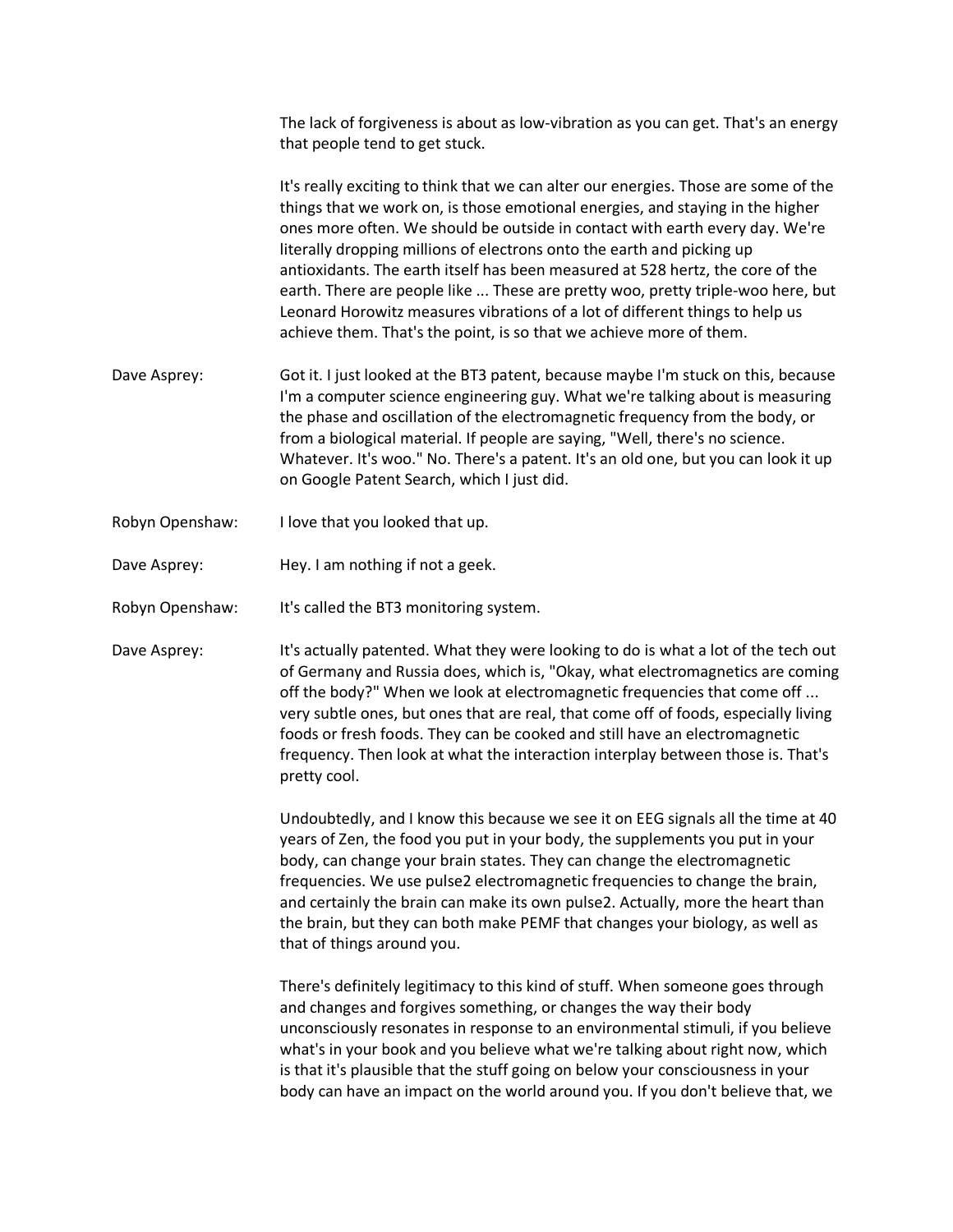can show you with an electromagnetic meter. If you don't believe that, it's because you're a skeptic, and you need to do some forgiveness or something. Someone tried to trick you in third grade, and you're still stuck on that. Deal with it. Don't be a science troll.

Then, after that, is it conceivable that when you change the way your visceral tissues respond to an environmental stimulus that it would change the signal that comes off your body? What you've written in your book is that, while that's actually what happens, and I think it's fair to say that we don't necessarily know the mechanisms between forgiveness, between forgiveness or letting go of an old trauma or healing something. Every step between that and things changing, I don't think we know all that. But we can say your heart rate variability will change, and we can measure that on the skin or away from the body. We can also show your brain waves change. Then, an inner thought pattern changes a vibrational pattern, and the vibrational pattern changes the way you interact with the world around you.

But the flip side of that, which is where we're going, is if you believe that there's a frequency in food, and if you don't believe that, look at the pattern for the BT3. There's a whole bunch of other work around that sort of stuff. Yeah, some of it is in the woo spectrum. All new inventions are always woo, until they become self-evident to everyone, and then, "Oh look, no I invented that." "I thought last month you didn't like that?" Anyway, what happens there is there's some interaction going on. Your book is one of the early books looking at what do you do about that.

Now, you talk about these foods that are higher-vibration foods. Certainly if you ask someone from any of the systems of acupuncture or Ayurveda or Chinese medicine, they would already tell you, "Yeah, some foods have different vibrations." Heck, I've had a doctor in LA tell me, "Dave, you need to eat chicken, but it can only be black chicken." I'm like, "What?" He goes, "Yeah. There's black-skinned chickens. You need to eat a male black-skinned chicken. It has a different vibration." I actually never found a male black-skinned chicken. Maybe he was just completely full of crap, but I think he was going on thousands of years of what they've noticed.

I'm not going to say we know everything. I doubt you or I collectively, if we stuck our brains together, knew everything. But we do know enough to say there's steps you can take now that can increase your vibration. I'm sure by now people are going, "Maybe this is BS. Maybe not." I'll tell you, I don't think it is. But, what are the foods or other things, forgiveness you mentioned, we both agree on that, but especially foods that could increase the body's vibration?

Robyn Openshaw: Do you want to know what the class of foods is that has the highest vibration?

Dave Asprey: We all know it's bacon. Come on.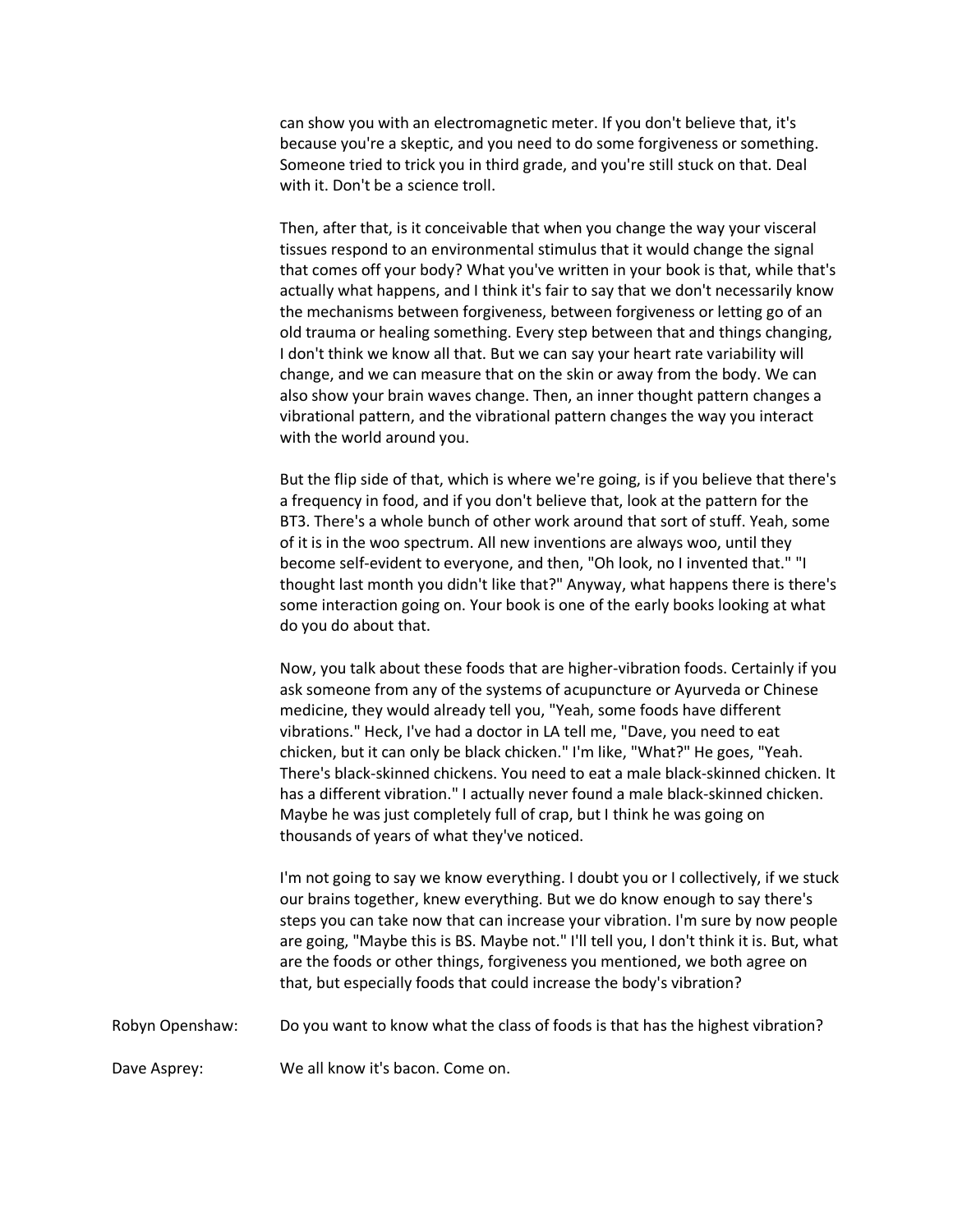Robyn Openshaw: You'll be surprised. Yeah. We want it to be butter and bacon? Is fruit. Fruit actually is the highest vibration. That was a surprise to me. I thought it would be greens, but greens are the second highest. Dave Asprey: It makes sense, because if you are going to have babies you look at, in humans, what humans have the highest vibration is babies. It's because fruit is plant babies. That doesn't mean that they don't have other things, like tons of sugar and other things in them that are interesting. I'm definitely interested in where you're going with that. Any kind of fruit more impactful than others? Robyn Openshaw: I actually am going to take this into my research with Dr. Rubik, because I don't have enough data on enough foods. But there's definitely some inferences you can make about classes of foods. But, even if we did stay back in the old calorie way of looking at things, and counting grams of macronutrients, there's a lot of alignment there. We know we feel good when we eat more whole foods. I think we can all agree on that. Dave Asprey: No. Serious? Robyn Openshaw: You would eat more processed food? Dave Asprey: external are you stuck on the whole grain thing? Robyn Openshaw: No. Dave Asprey: If you eat a whole food, I'm counting on you to eat the shell of the walnut, the shell of the egg. I mean, what the hell is a whole food anyway, Robyn? I got to ask you. Robyn Openshaw: Let's say, less is added to it, less is done to it, less is stripped out of it. That makes it more whole. You're exactly right. It's not like we get almonds out of the tree and eat them with those hard shells on the outside. Dave Asprey: Like cashews. The outside of a cashew is caustic to your skin. You have to boil it before you can get to the middle to eat it. When someone says "whole foods," I'm like, right. That's just like a calorie. It's a meaningless term. I didn't actually hold John Mackey to that standard, because he's a friend and also he just wrote a whole book about it, when I interviewed him. But, in a great respect for the idea that nutrients matter, and they do, I'm a little skeptical when someone says whole foods have more vibration. It doesn't mean that you want to eat the whole food. You don't eat the tree either. You don't eat the stalk behind everything. What's going on is we're selectively choosing the parts of foods that we want to eat. We always have. I think that there's room for maximizing what we get out of foods. But that doesn't mean that you want to take it, boil it down into one

component in the food, and then mix it with MSG and margarine and then call it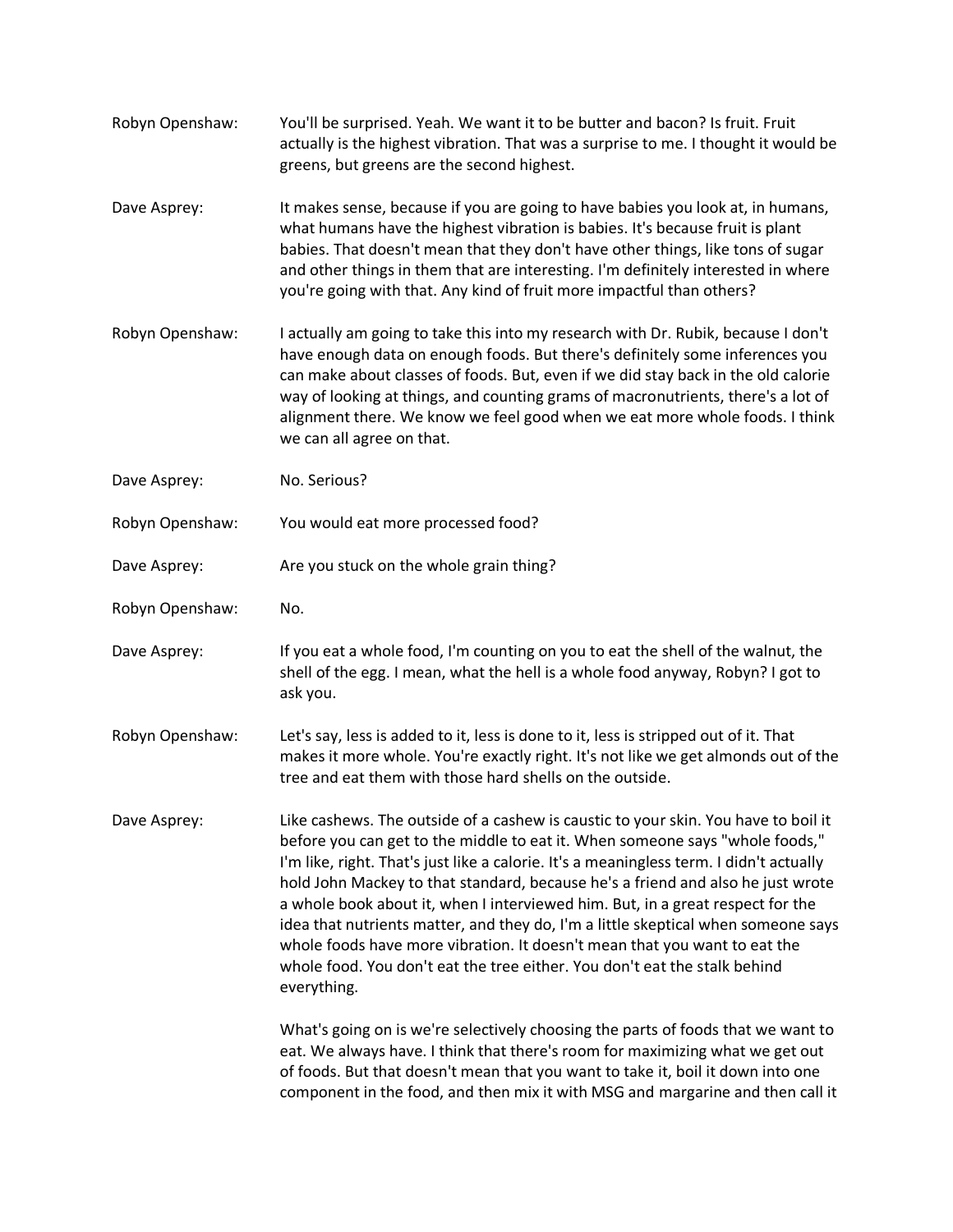a meal, because we all clearly know that there's nothing left in there that we want to eat.

Robyn Openshaw: Micronutrients are gone. Fiber is gone. But, for some reason, when a plant food, whether it's an almond or a piece of kale or whatever it is, is not too disturbed, and it came recently from the ground where it's drawing up all this nutrition, it has high vibrational energy, as well as more fiber. It hasn't been sitting in the supply chain.

> Part of the problem of processed foods is ... We make consumable products, as does Bulletproof. It's been really interesting to learn that, if you get a raw material right before its expiration date, as long as you get it in your finished product it sort of starts over. We could put dried carrot powder into a product that now has a two-year shelf life, but that carrot powder has been in the supply chain for two years. By the time somebody eats it, it might literally have been sitting there for four years. This has got to have an effect on energies.

> To me, it's not ... I don't think we have the data right now to nail down every single food. I want to be part of bringing more research to it. But what's interesting is, what we already know is good for us is also good for our electromagnetic frequencies. Remember that movie like 10 years ago, I was a big eye-roller, you know how you were talking about it a minute ago that we're skeptics all the way until we aren't, and then sometimes, especially at your age and mine, things we were skeptical of 10 years ago, maybe now with more data, more knowledge, and more experience, we come around on. I saw that movie ... Did you see the movie The Secret and roll your eyes at it?

Dave Asprey: Yeah. Of course.

Robyn Openshaw: I didn't love how little evidence there was. It would just talk about how you drive into the Walmart parking lot and think good intentions and the front row parking spot would come available. Because I was like, "Well, what about all the other people who drove into the parking lot and they had the intention that they wanted a front-row spot?" I got all mixed up about it in my head.

> But the part that's interesting about it, is there's all this talk for the last 10 years about law of attraction, and it kind of was too many woos for me. But, here's the thing. What we're finding is that when you are a higher-vibration person, when you are oscillating at higher frequencies, you're actually attracting more flow. You're capable of more creativity. You're capable of more focus. You are attracting higher levels of opportunity. You find yourself, when you're living in high vibrations, that things are just easier. You're choosing between two good things instead of being homeless under a bridge, super low vibration, eating nothing but crap, can't scrape together two nickels.

> That's where, to me, my work has been trying to understand - how does the law of attraction come together with all these energies that we're in a quantum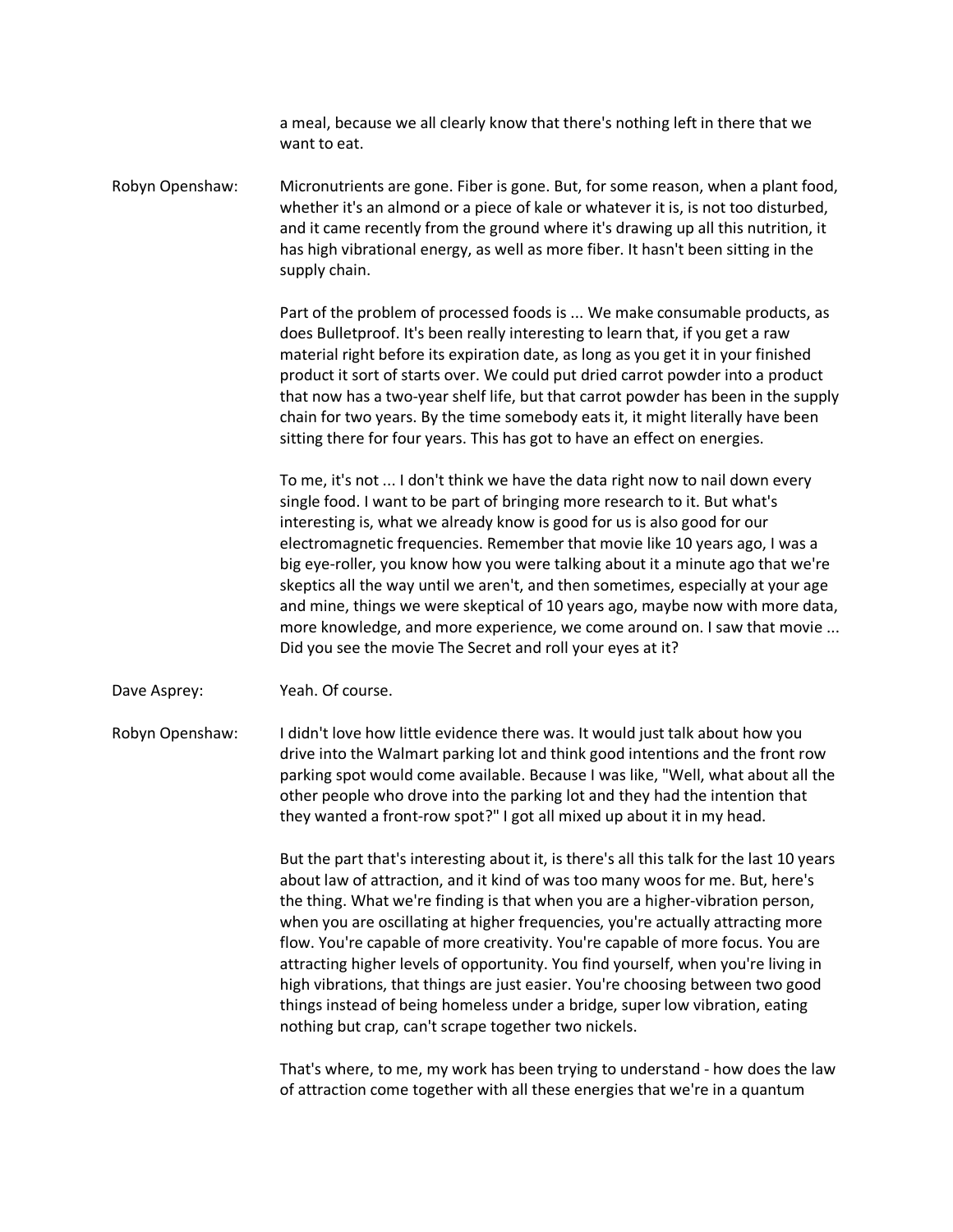phase of discovery in the world? Like you said, Russia and Europe, they're way ahead of us in understanding energies. Over 8,000 studies now on the negative effects on the human organism and other living organisms of chaotic frequencies, or electromagnetic frequencies, whereas the United States is just pretending it's not even a problem. Our government isn't protecting us from it. The 5G network is coming out, and there's a lot of scary intel about that.

The point is, we can control our energies far more than we ... and we can be attracting individuals. We're always attracting and repelling something. It might be disturbing to think, "I don't want to be repelling people and things." Yeah, you do. You do. You want to be repelling. Like we were talking about the resonant frequencies, Tesla came to the Americas, he was 20 years old, and he had literally been having dreams at night about Niagara Falls. He wanted to come to America and channel the energy of Niagara Falls, because the entire sonic spectrum is said to reside in that natural wonder. He came here, and he actually did that as part of his many accomplishments. He accumulated 300 worldwide patents before he died.

The point is, when it comes to us individually, is that we can channel a lot more positive frequencies. It really comes down to some really simple, small, actionable things that we do every day. What I would like is for people to just be more aware that we are electrical beings, that they are electromagnetic. Of course if we're magnetic beings we're attracting and repelling.

- Dave Asprey: At that point, if you've had a chance to read Headstrong, I'm more talking to listeners. I think you've read it, Robyn.
- Robyn Openshaw: Mm hmm (affirmative).

Dave Asprey: There's just abundant evidence that your cells run on semiconductors called mitochondria, and that you do not have a thought, you do not feel an emotion, and you do not make a move, take a breath, have a heartbeat without electrons. The same kind of electrons that power your iPhone. They're literally made from food and air and sunlight and water. That's just how it works. Sunlight and water are lesser issues there. You get not that much. You can't live on sunlight alone. At least, all the people who say they do usually get caught at 7-Eleven eating hotdogs. I'm a little skeptical of the Breatharian sun eaters.

## Robyn Openshaw: Me too.

Dave Asprey: There might have been a couple of people who hit that in remote parts of India that are relatively well-documented, but not in the modern world anyway. If you just accept that we're electrical, and so that system ought to be able to be higher-level energy or lower-level energy.

> It's been my experience, especially doing deep work with neurofeedback, when you can turn up the amount of energy in the cells, people are able to do more.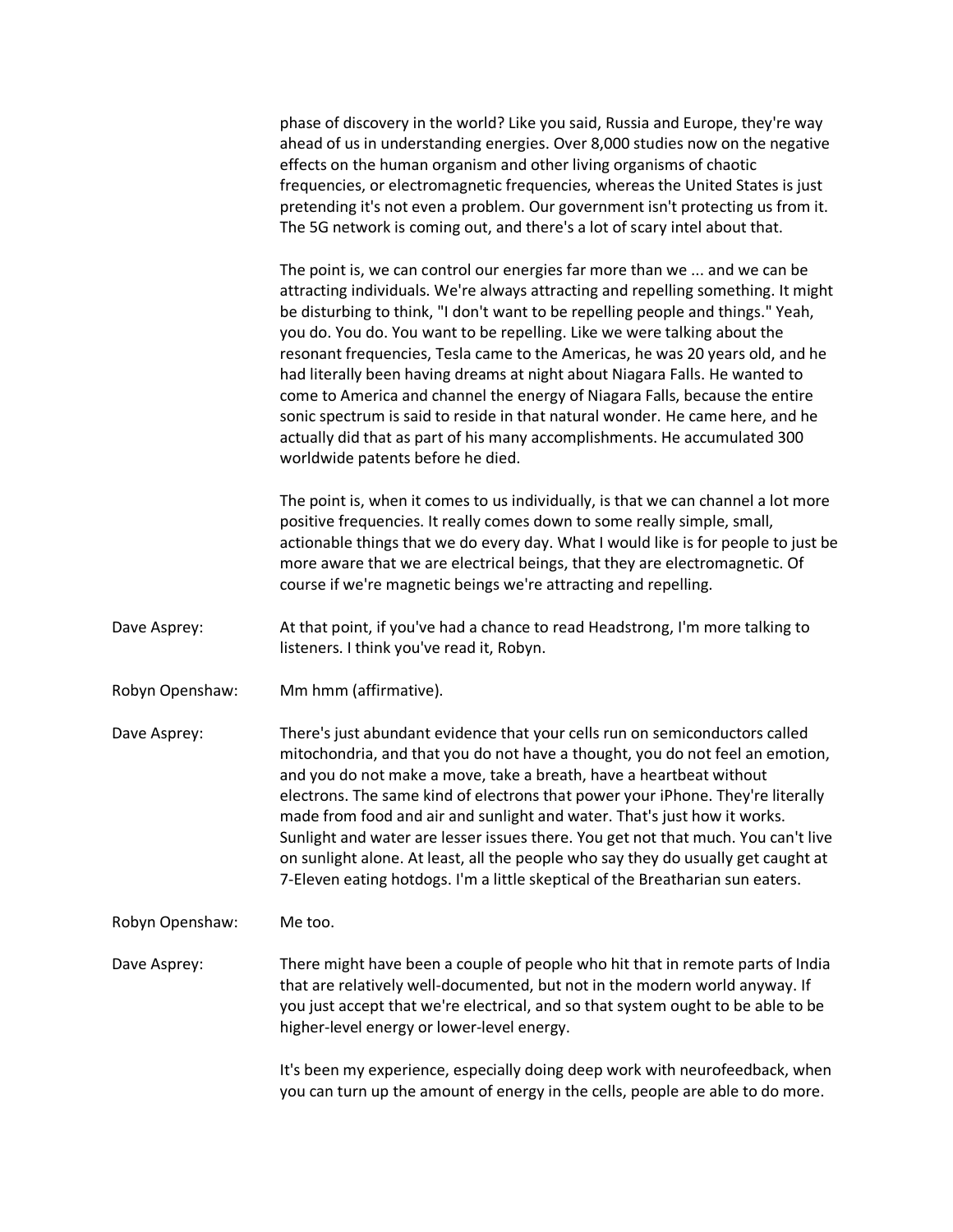Doesn't that just make sense? If your car has more horsepower, it can do more. If your body does, it can. We were talking about food there, and you mentioned the value of fresh food for energy. Most people, unless you're fortunate to live near a farmer's market or have your own garden, you don't know what it feels like to eat a meal out of fresh food or to eat a meal out of fresh food for a week in a row.

One of the reasons I live where I live is I live on an organic farm. When I'm home, we eat almost all food that came from our own family and came from our own environment. The Tibetans, when you look at the Tibetan medical traditions, they actually tell you, minimize the number of people who touch your food before you eat it because it affects the food's energy. Some of the stuff, you're like, "Well, why? What's the evidence? What's the mechanism?" The answer there is, we kind of know that it works, which is a great part of science. It's called observation. Then we can form a hypothesis.

One hypothesis is that it's because there's invisible unicorns that make it happen. That's probably hard to prove, but it's a hypothesis. Until it's disproven, it's a hypothesis. But then we can have other ones that say it has to do with mitochondrial things. It has to do with energy exchange and resonant frequencies and the entire spectrum in between.

But what I think is getting to be very well understood is that it matters and it behooves us as scientists and as humans to understand why, because if we understand the mechanisms of it, it's entirely possible that the 7G network we deploy will completely upgrade the energy in your body instead of disrupting it. But if we deny that there's an effect, which is an anti-science thing to do ... "There's an effect, but I didn't like it, therefore the effect didn't happen," which is what a skeptic will do. Then there's the woo-woo person that says, "Oh, there's an effect. It's totally the unicorns." Either one of those, you're on the wrong side of the spectrum. You need to be nonreactive to a new idea and go, "Is it plausible? I don't see how that could work. Is there enough evidence that it works?" Versus becoming openly hostile to evidence that doesn't meet the hypothesis that you've religiously attached yourself to.

As I've aged and as I've become able to take this level of control of my own biology, I was an extreme skeptic, very much a reductionist when I was really, really sick. In order to get well and to lose the 100 pounds, and then to go way beyond that, I just realized, "Look, I'm going to go with what works. If I don't know why it works, I'm okay with that. I'm just going to measure that it worked. It's possible, if I'm doing three things at once, only one or two of them worked and the other one might have been a waste of time, but I'm okay with that. Did I get what I wanted?"

That perspective I think is missing from a lot of science here, where it's like it has to be one thing. I hate to tell you this, every science experiment, including the double-blind studies like that, they don't control for almost every variable that matters. Show me a normal study done on mice or on humans that control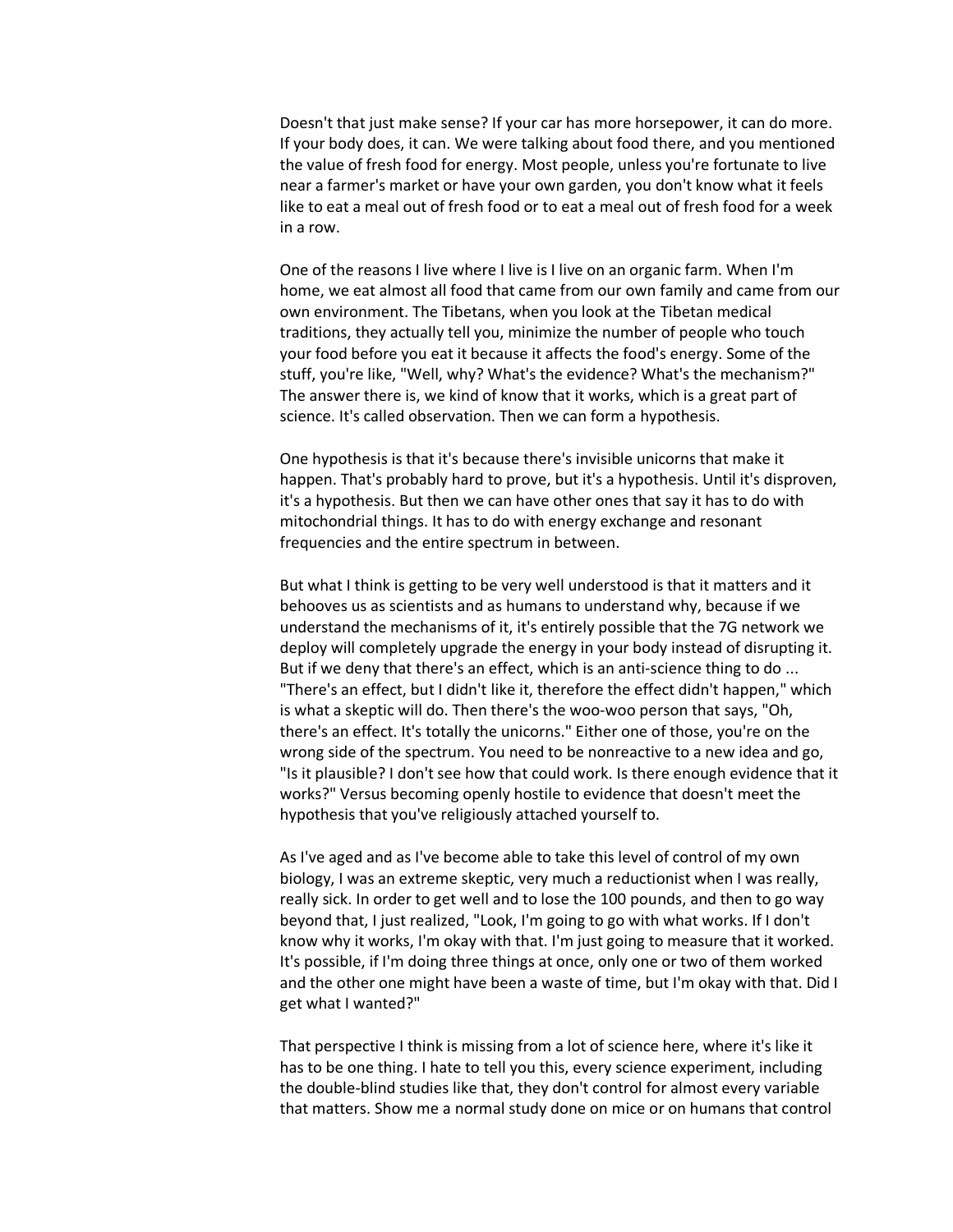for atmospheric pressure. They don't even report on that. Yet, it's a known variable that changes your biology.

Do they report on ... now I'll get crazy. Do they report on space weather? Well, no. I've got gear right over there that uses subtle pulse2 electromagnetic frequencies to change your brain states, and they warn you in the instruction manual, "You need to go to the NASA website." Not woo-woo-woo.com, but the NASA website and look at the space weather, because we have found that this kind of frequencies, they don't work well if there's a big storm in space or if it's too calm. If you want to get the results, this is an important variable. How many mouse studies looking at what corn nuts do to mice controlled for the type of lighting and the electromagnetic environment? They don't do it, yet they publish these things and say, "We know what's going on."

I have a high degree of questioning when I look at these things, because they say, "I controlled for all the variables." No. You controlled for about 0.1% of the variables or maybe even 0.001%. It's those other variables that you and I are talking about and what you talk about in your book, and they matter. That's why I have fresh food from my garden, because it feels better. Why? Someone show me. Then I can put it in a bottle. That sounds great. But until we recognize it and measure it, I think we have problems here.

You do, though. You do recommend some foods in the stuff that comes with your book and with your ... I think in the book itself. Give me some foods that are higher vibration the way you're measuring vibration.

- Robyn Openshaw: It's going to sound self-serving if I say that you can put a lot of them in a green smoothie, but the superfoods, and they tend to line up ... this is purely observational. I don't have this research. But they tend to line up with the high micronutrient foods. The foods that are high in vibrational energy are also the ones that are high in micronutrients.
- Dave Asprey: Notice Are you saying eat more veggies?
- Robyn Openshaw: You know, I know it's so boring.

Dave Asprey: Oh jeez.

Robyn Openshaw: Did we just listen to an hour interview for her to say "eat more vegetables"?

Dave Asprey: But it turns out it's more than that, because, and this is something that is really important, all vegetables are not created equal. You can get an organic vegetable that was grown in depleted soil that sat for a month before you got it, that was picked when it was unripe, and it's fresh. It might even have a nice sticker that says ripe right on there to tell you it's ripe. That's different than if you pick it and eat it. There's just a fundamental difference there.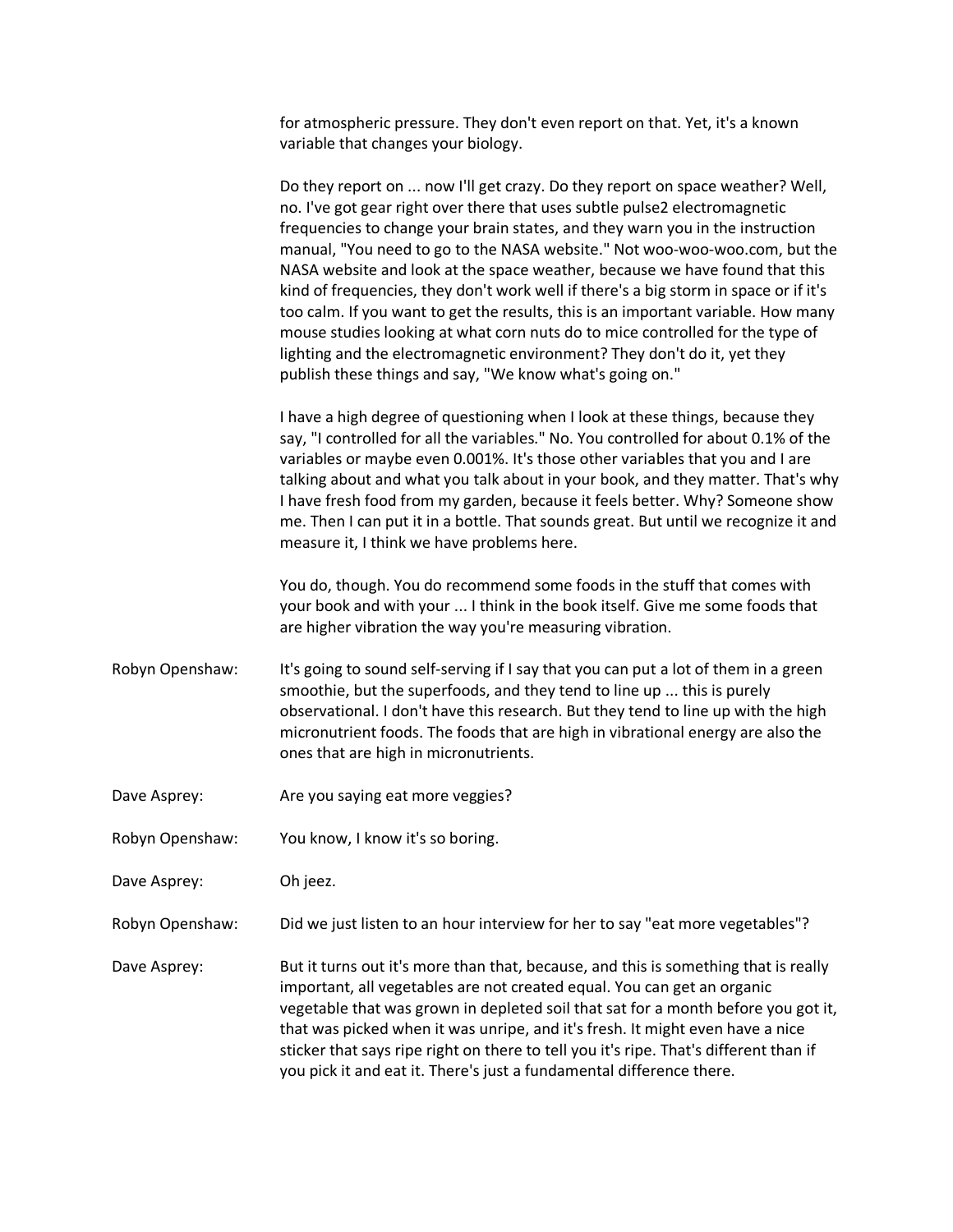This is not just about eating more vegetables. It's about eating higher-quality vegetables, and I would say even higher-quality meat. The difference in frequency or nutrient availability or how you feel when you're done between an animal that was raised properly on its natural food, ethically raised, ethically slaughtered, and carefully butchered by an artisan, and then delivered to you, is fundamentally different than an animal that died, that lived in pain, died horribly while watching its other animals die, and then packaged by a robot or a child prison laborer in another country. You feel different when you eat those things. You might say, "Dave. That's BS. There's no reason you feel different." I don't care. Pick a reason. It goes back to unicorns. You feel different. Try it.

- Robyn Openshaw: Exactly. If you think about the fact that the state of fear, fear and anger, is such low vibration, when you think about an animal raised in those conditions ... Tainio did some research on this, that when you have caged chicken that are mistreated their entire lives, they're low-frequency to the point of two hertz, two hertz, when we have these animals raised in very, very poor conditions. We are eating those energies.
- Dave Asprey: I'm not.
- Robyn Openshaw: You're not. You're not.

Dave Asprey: It's unethical and bad for you to eat that kind of stuff. It's not food. I wouldn't want to do that to the animal and I wouldn't want to do it to my own meat. I'm happy to be a vegetarian at a restaurant that doesn't have grass-fed meat or wild-caught meat. Otherwise, it's just not worth it. You don't have to have meat at every meal in order to thrive and feel good. That's something I would encourage people listening to do. Look, eat the good stuff, don't eat the bad stuff. Avoiding the bad stuff, what you would term low-vibration foods, it's actually more important than eating food. It's better to fast than it is to eat crap.

- Robyn Openshaw: Absolutely true. Absolutely true. You are getting some really good ... those eatthe-sun, you don't need any food if you're out in the sun and you're picking up all the good energy exchange from the sun. I don't really understand that whole thing, and I'll be hungry after two meals and I'll just throw in the towel, I'm sure. But we are getting charge from the sun, and there is something to that. It doesn't mean that it rules out that we need food.
- Dave Asprey: There's two things that happen from the sun. The red light from the sun adds electrons to the electron chain transport the same way that food does. The infrared light from the sun changes water in your cells the same way that your mitochondria do. If the first step of making energy is your mitochondria take food and they use it to make 1200 nanometer light, which is infrared, and they use that to change the structure of water. If you have sunlight with infrared hitting your skin, the water has changed already, so the energy that would have gone into changing water can go into folding proteins or cleaning up the body or into your will power, into your brain. Those are the two main sunlight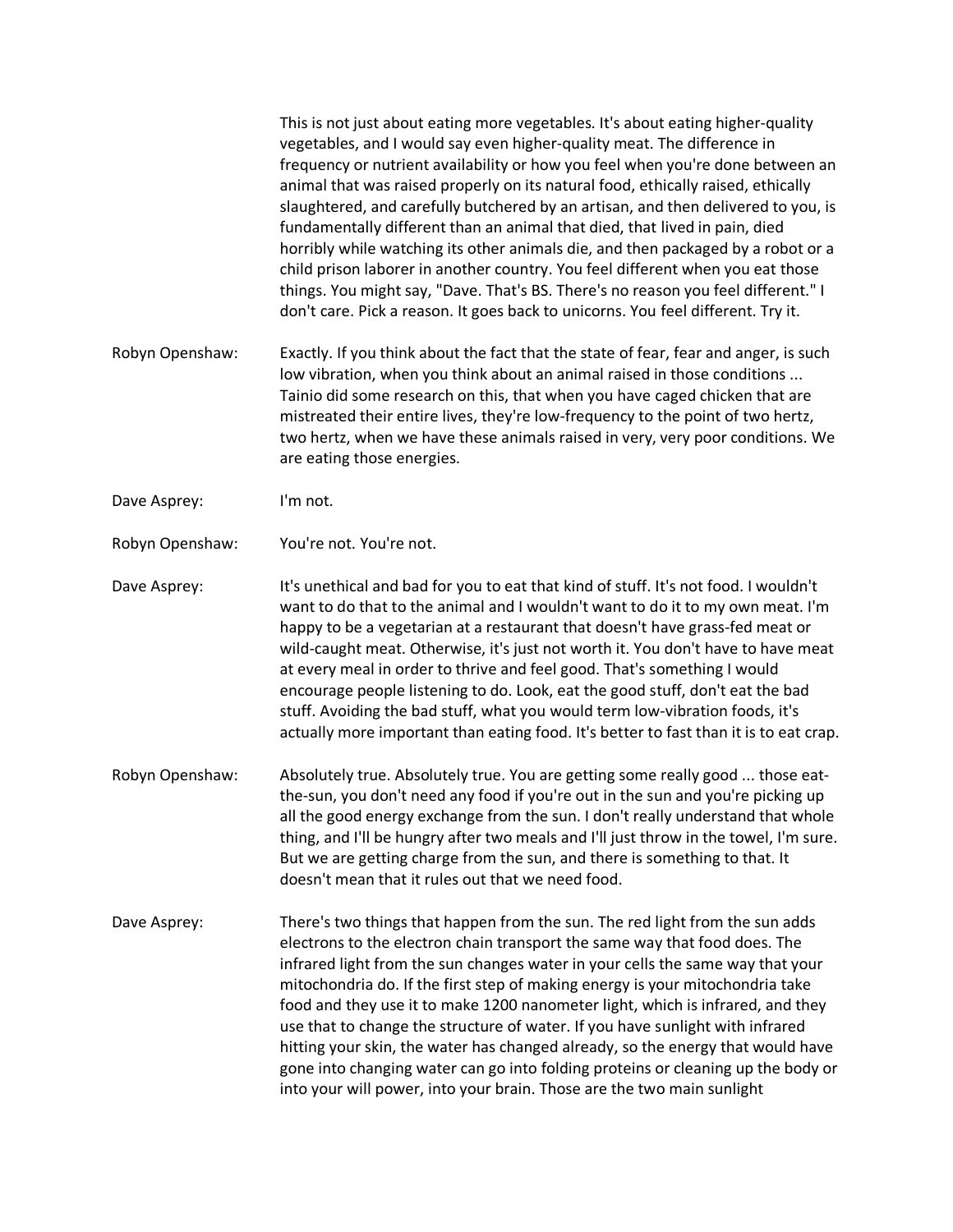mechanisms. There's some other ultraviolet things happening, but that's another frequency.

When we're talking about frequencies, you can measure almost anything in frequencies. What's your frequency of eating? Two times a day, or three times a day. You could even measure that in hertz. How many times do you eat a day? It's 0.3 hertz, or something, if you average the meals per over some period of time. But we do know light frequencies matter.

What's really confusing is that, if you take that sunlight or say a healing laser, you can measure the frequency of the light, but then you turn the light on and off at another frequency, which is another hertz. Light that blinks 40 times a second, for instance, reverses Alzheimer's disease in studies. There's a new startup based on that. I spent an hour with a Harvard-trained neuroscientist who discovered this. I'm like, "Why would it matter if the lights flash a certain amount of times?" God knows, but there's something going on. Our bodies are listening to light. That's another one of these vibrational things where, wait, food gives off light. Gut bacteria give off light. Mitochondria are sensitive to light. That's a part of the frequency thing, but it's an interesting one.

- Robyn Openshaw: That reminds me of EMDR in psychotherapy. There's now just hundreds of published studies on how powerful it is. It's using frequencies, and that's all really. My colleagues ... I'm not a practicing therapist anymore, but my colleagues are in love with it. They're all getting trained in it. It's because it's the most research-based, efficacious treatment right now out there. My old models, when I was in grad school studying Freudian and behaviorism and Gestalt and all these different modalities, all of them, when you put them to the test, a third of people in therapy get better, a third of people in therapy get worse, and a third of people in therapy stay the same. Guess what the statistics are for people in traditional therapy or who aren't in any therapy?
- Dave Asprey: They're exactly the same.
- Robyn Openshaw: They're exactly the same.

Dave Asprey: But they're wealthier. EMDR is profoundly effective. It involves moving your eyes back and forth at a certain frequency. What I believe is going on here, Robyn, is that our brains understand things that happen over a series of time. They don't understand anything that happens over a static period, because anything that's more than a microsecond. This is born by research on how the prefrontal cortex works. We have to have time as part of what we do to experience the world. If you have time, you have frequency, by definition. That's just a fundamental part of how our consciousness works, which is kind of cool.

> Now, we're coming up on the end of the show. We haven't talked a lot about dirty electricity. This is something that I know that you're spending a lot of your energy on right now, and it's something that I'm keenly aware of and something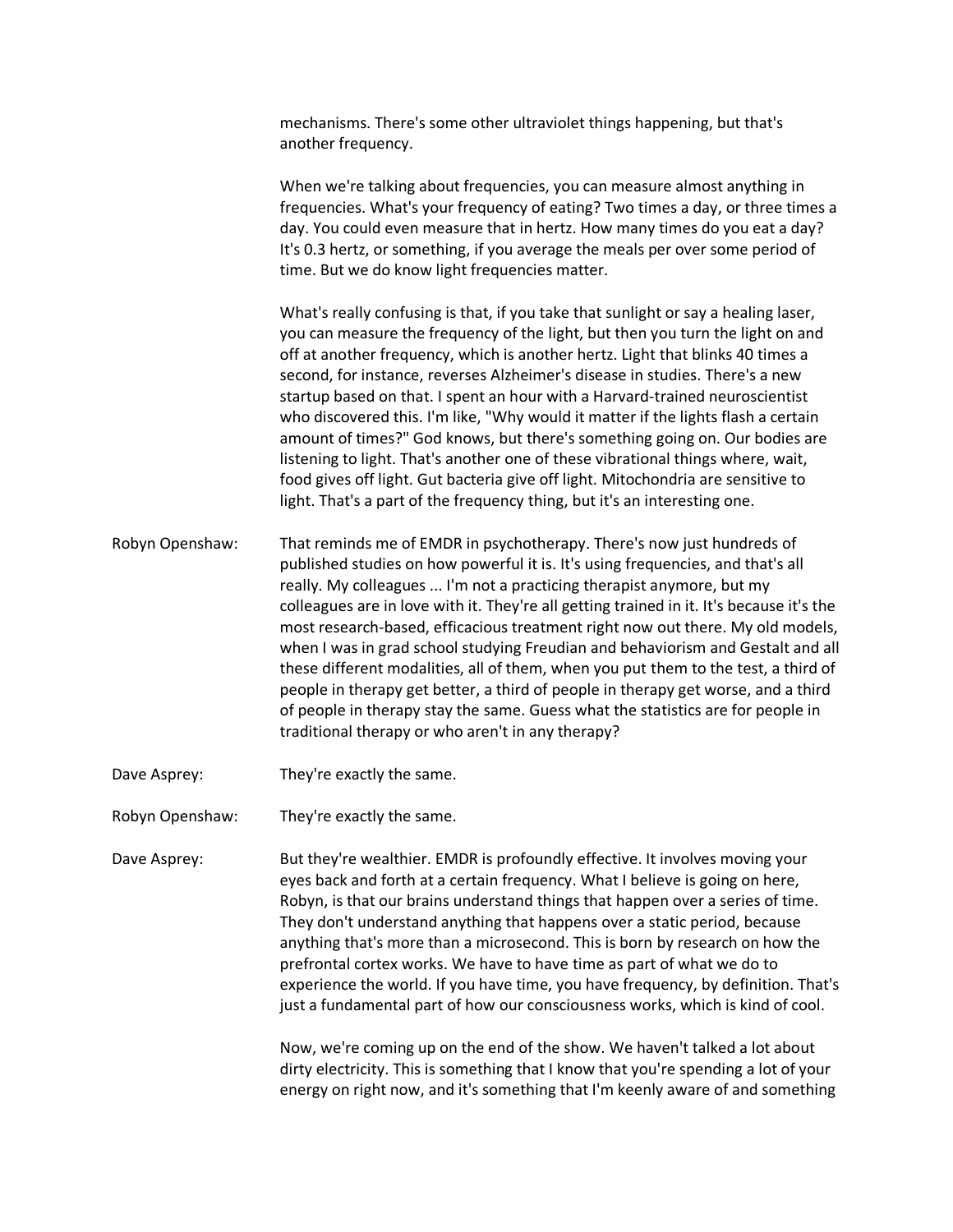that I control for something I've talked about for years. How much of that are you talking about in the book? We mentioned earlier 5G and Wi-Fi and things like that. This definitely has an energetic impact on us if you accept the fact that we're electromagnetic beings. What's your take on that?

Robyn Openshaw: We do talk about it in the book. We recommend people do a detox, and by detox I mean an EMF detox. Here in the United States we refer to it as ... if we refer to it at all, if we even acknowledge that it exists, electromagnetic frequencies, these are these chaotic radiations or radiation or broken frequencies. They're competing with our own flow, our own ability to focus, our own energies that this was never a problem until recently.

> In Europe, I take some of my followers to a clinic of biological medicine in Switzerland every year. It's an EMF-free zone. You can't bring your cellphone, any device, in the treatment rooms, in the lunch area. There are actual EMF refugees there. In Europe there are EMF refugees. In Europe, they mostly call it electro-smog, which is an interesting term. We do talk about that in the book. We cover everything that I know of that's quantifiable that'll actually help you stay in the high, smooth frequencies, in the grounded frequencies. That's one of them, is that we really can't ignore the negative frequencies that we're allowing into our space.

> One subject is all the electronics. There's actually energies bleeding from your electrical outlets. When I did a detox here, in my office, that you're seeing here in the background if you're watching. It was over 400, whereas below 50, whatever the unit of measure is, is safe. We had to address that. Probably one of the worst offenders was my son's Xbox. I didn't realize he actually had two. I don't know if he got one from a friend, or what, but somehow he bought himself a second one. It literally fritzed out the meter when it wasn't on, just by being plugged in. That was one of the things that we found to be a significant issue. We don't have a smart meter on the house, luckily. You can tag your smart meter and say do not install smart meter in ... They might do it anyway.

> These are just some examples. We tested my Tesla versus one of my employees' Hyundai's. My Tesla was not terrible. Really, you would think, since it's a computer-driven car or run car that would have been terrible, but actually it wasn't terrible, but that's because I don't use the Wi-Fi in my Tesla. If you're driving a battery-powered car, consider keeping the Wi-Fi off. Don't sit in your parked car and text. You're just a sitting antenna. Don't wear metal while texting in your parked car. Lots of things like that.

There's some things that we cover in the book. You know what else is try not to be around people who suck your energy, talking about negative things all the time. I'm not a Pollyanna. I don't talk about all happy all the time. But if I'm going to talk about the negatives in my life, I'm generally going to do it with a purpose. There's a purpose there to extract meaning from it. I think we can absolutely talk about the negatives in our lives and the hard things that we've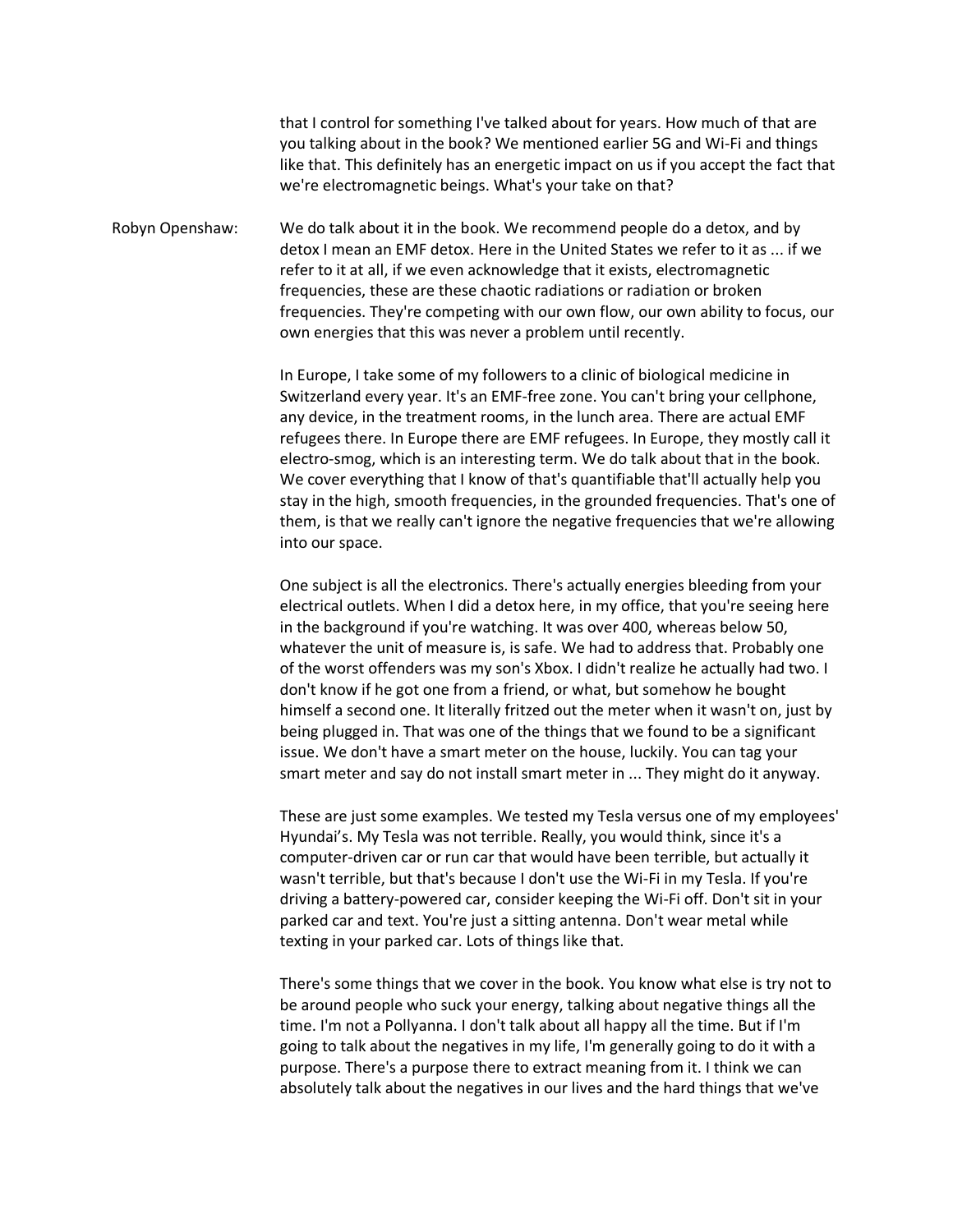been through. You do this too. You do it too. You and I have in common that we used to be obese. I talk about it often.

It's kind of humiliating to talk about being 206 pounds and having 21 diseases, but I love talking about it because then I can talk about the journey. That's where I think we have an impact. This is where you and I have a clear goal. I want us to all have the languaging of it. I want people to start talking about vibration. I want them to know what it is. I want them to start noticing the impact. But when I'm around you, Dave, you inspire me.

- Dave Asprey: Thanks.
- Robyn Openshaw: You make me think in higher-frequency thoughts. You are totally relentless in helping me clear negative vibrations. I'm super excited about doing 40 years of Zen with you. But, you know what? We have so much impact on our own energies, and then it gets really exciting when we start to think about our influence, which is massive. Even if people aren't an influencer and have 40something-million downloads of your show, you are energy-exchanging when you're on the phone, on the Internet. The average person these days has so much ability to impact the vibrations of the whole community and even planet. We're putting good stuff out there. We're putting back stuff out there every single day. We have a choice about that.
- Dave Asprey: Beautiful. Robyn, I've got one final question for you. I know we're running over on our time here. If someone came to you tomorrow and said, "Look, I want to perform better at every single thing I do as a human being," what are the three most important pieces of advice you have for me? What would you tell them?
- Robyn Openshaw: I love that question, because this gets really concrete and it's not very hard. Number one, make sure that you're eating more real food. Make your own dang food. The deeper in the supply chain, if you got it in a drive-through ... I know that you teach your audience this very well, but eat better food that you make yourself as much as possible.

Number two, hang out with people, spend time with people who inspire you. They are either bringing you up or they're bringing you down. There is no flat line. We never stay the same. If we're flat-lined, we know what flat-line is. We've seen ER and Grey's Anatomy. We are constantly in flux. Hold people who keep you in those smooth vibrations, those peaceful, loving, generous, compassionate vibrations.

Third, clean up the chaotic frequencies in your environment. Don't think just because you can't see them that they don't matter. I would say the most important thing is control the Wi-Fi. Turn it off on your phone. Don't be in a room where Wi-Fi is radiating you all day, every day.